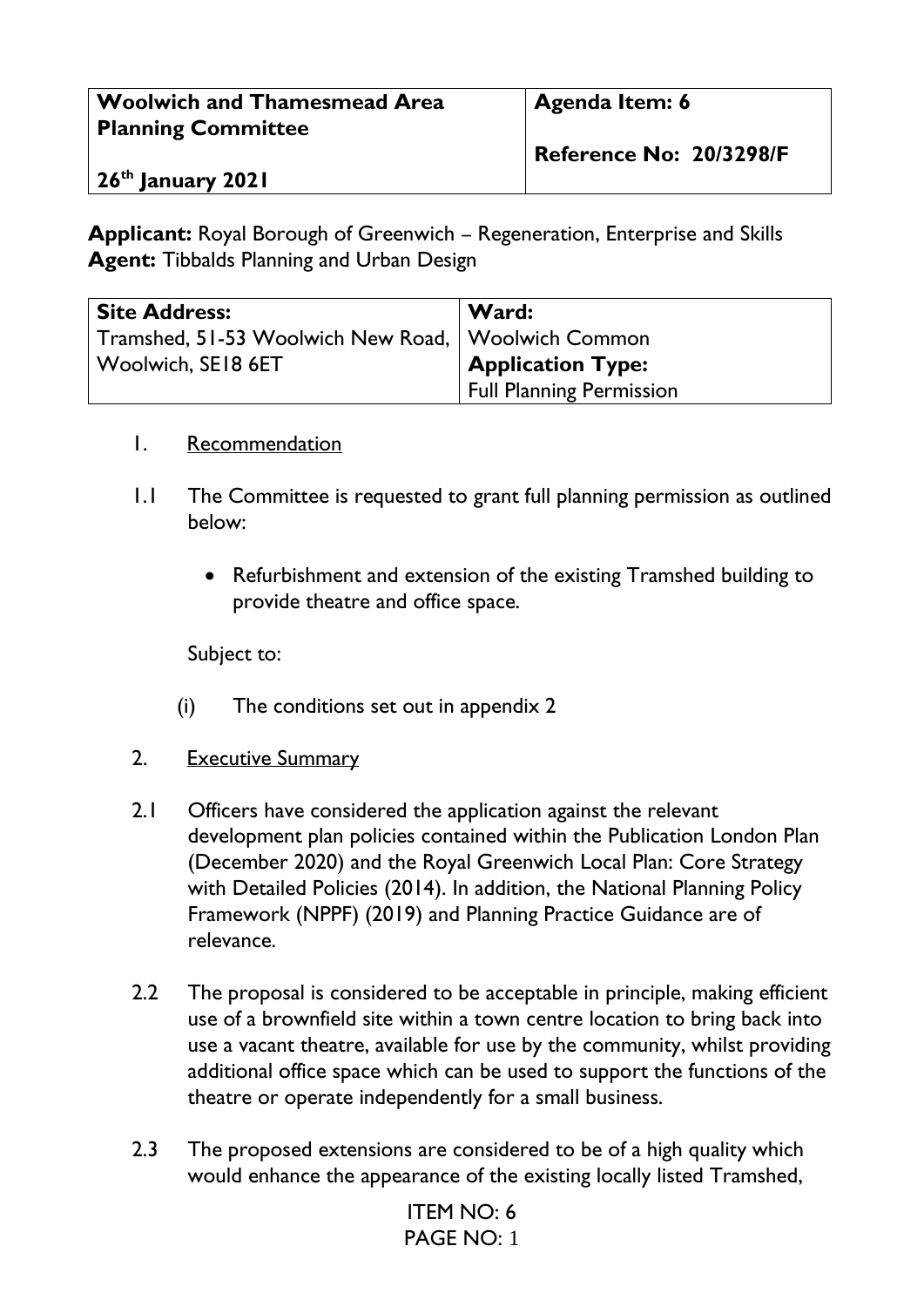and have been designed to appear both sympathetic and subordinate to the main hall. The proposed material palette is minimal, complementing rather than overpowering the existing building, with a contemporary finish to avoid appearing pastiche.

- 2.4 The proposal would not give rise to any significant adverse impacts to nearby residential properties, and would not have a significant impact on the local highway network.
- 2.5 Detailed below is a summary of the application:

| The Site -                     |                                    |
|--------------------------------|------------------------------------|
| Site Area                      | 69 $1 \text{ m}^2$                 |
| <b>Local Plan Allocation</b>   | <b>No</b>                          |
| <b>Heritage Assets</b>         | Locally listed building and within |
|                                | <b>Woolwich Conservation Area</b>  |
| <b>Tree Preservation Order</b> | <b>None</b>                        |
| <b>Flood Risk Zone</b>         | No                                 |

| <b>Non-Residential Uses</b> |                          |                         |
|-----------------------------|--------------------------|-------------------------|
| <b>Existing Use(s)</b>      | Existing use (Classes) / | Theatre - Sui Generis   |
|                             | Operator                 | (formerly D2)           |
|                             | m <sup>2</sup>           | $878 \text{ m}^2$       |
| Proposed Use(s)             | Proposed use(s)          | Theatre - Sui generis   |
|                             | (Classes) / Operator     |                         |
|                             | m <sup>2</sup>           | $854.5 \text{ m}^2$     |
| Proposed Use(s)             | Proposed use(s)          | Offices - $E(g)(i)$     |
|                             | (Classes) / Operator     |                         |
|                             | m <sup>2</sup>           | $103.5 \; \mathrm{m}^2$ |

| Transportation          |                               |        |
|-------------------------|-------------------------------|--------|
| Car Parking             | No. existing car              |        |
|                         | parking spaces                |        |
|                         | No. Proposed Car              | 0      |
|                         | <b>Parking Spaces</b>         |        |
|                         | <b>Proposed Parking Ratio</b> | N/A    |
| <b>Cycle Parking</b>    | No. Proposed Cycle            | 7      |
|                         | Parking                       |        |
| <b>Public Transport</b> | <b>PTAL Rating</b>            | (best) |

| <b>Public Consultation</b> |
|----------------------------|
|                            |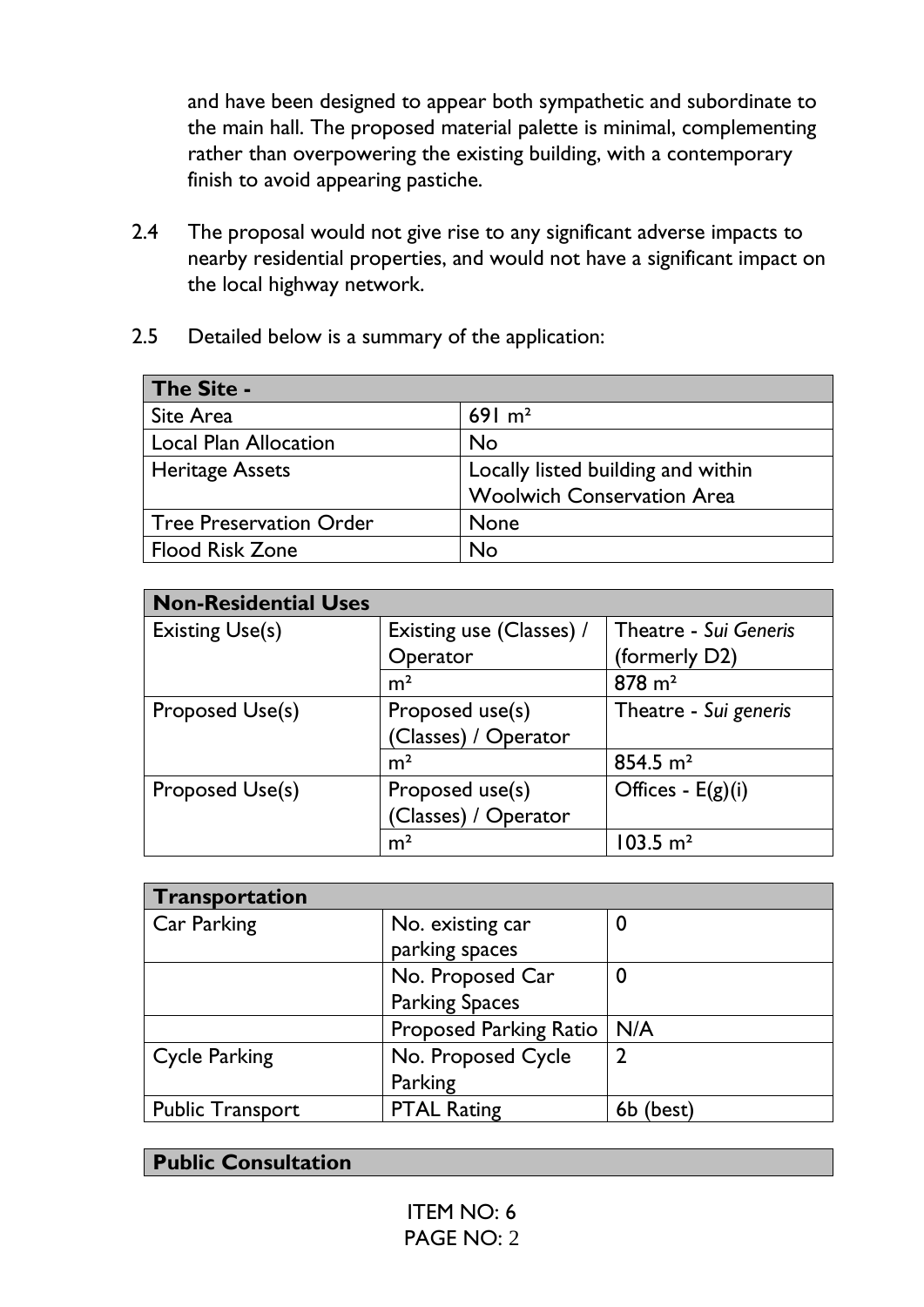| <b>Number in Support</b> |      |
|--------------------------|------|
| Number of Objections     |      |
| Main Issues Raised       | None |

- 2.6 The report details all relevant national, regional and local policy implications of the scheme, including supplementary planning guidance.
- 2.7 The application is considered acceptable and is recommended for approval, subject to the recommendations set out in section 1.
- 3. Site Location Plan



- 4. Site and Surroundings
- 4.1 The application site comprises the Woolwich Tramshed, a locally listed building last used as a theatre for the Greenwich and Lewisham Young People's Theatre. The building was originally used as a tramline electricity substation, constructed in the early 20th century.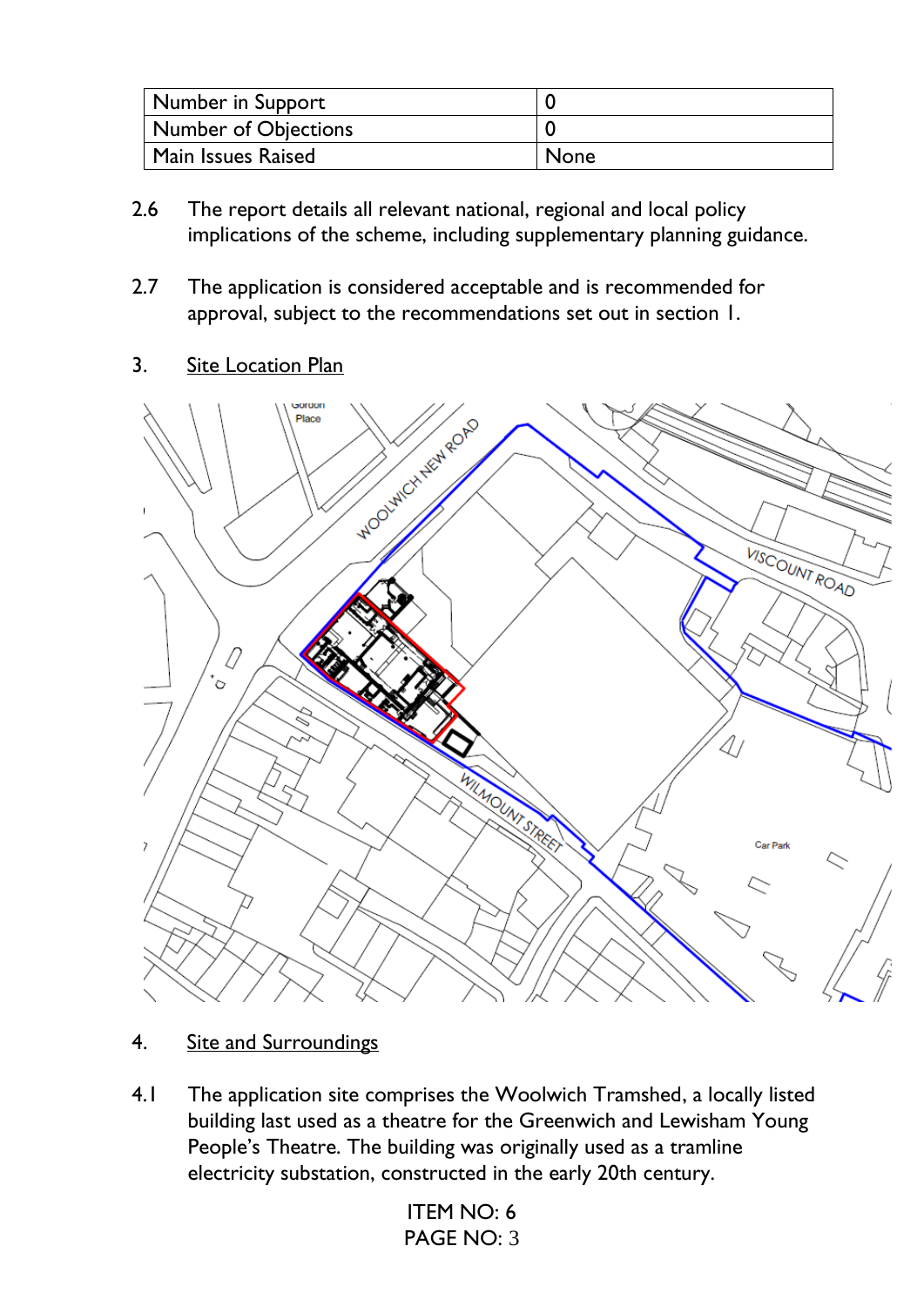- 4.2 The building is a relatively well-maintained remnant of Woolwich and London's transport history, and its size, scale and appearance are characteristic of both the functionality of its original purpose and its location within a busy town centre. The building has a largely symmetrical front façade, which coupled with its use of stone dressings, keystones, exaggerated quoins and plat bands (often accentuated in white stucco), gives the building a well-proportioned appearance which makes a positive contribution to General Gordon Square.
- 4.3 In addition, whilst the Tramshed occupies a prominent corner position at the junction of Woolwich New Road and Wilmount Street, its architectural design is heavily focussed on its front elevation and the short return down Wilmount Street. The remainder of this side elevation is very obviously secondary and beyond the initial return, both the side and the rear elevation have been compromised by unsympathetic additions and these have a negative impact upon the building. More generally, Wilmount Street has virtually no activation at street level, with the northern side of the road characterised by large blank frontages and the southern side of the road characterised by purely residential uses.
- 4.4 The Tramshed is connected to Viscount House and 45 Woolwich New Road (formerly occupied by Wilko) by way of a small two-storey glass extension facing Woolwich New Road which provides additional pedestrian access from the front, set back from the front elevation of the Tramshed building, but slightly forward of Viscount House, resulting in a staggered front façade.
- 5. Site Specific Local Plan Designations
	- Woolwich Conservation Area
	- Woolwich Town Centre
	- Part of draft Site Allocation W9 Viscount House & Tramshed
- 6. Relevant Planning History
	- **80/0925** Continuation of use as theatre with ancillary storage facilities and dressing rooms. Approved on  $17<sup>th</sup>$  February 1981.
	- **89/0198/P** Change of use from Tramshed Theatre Foyer to retail unit. Approved 15<sup>th</sup> April 1989.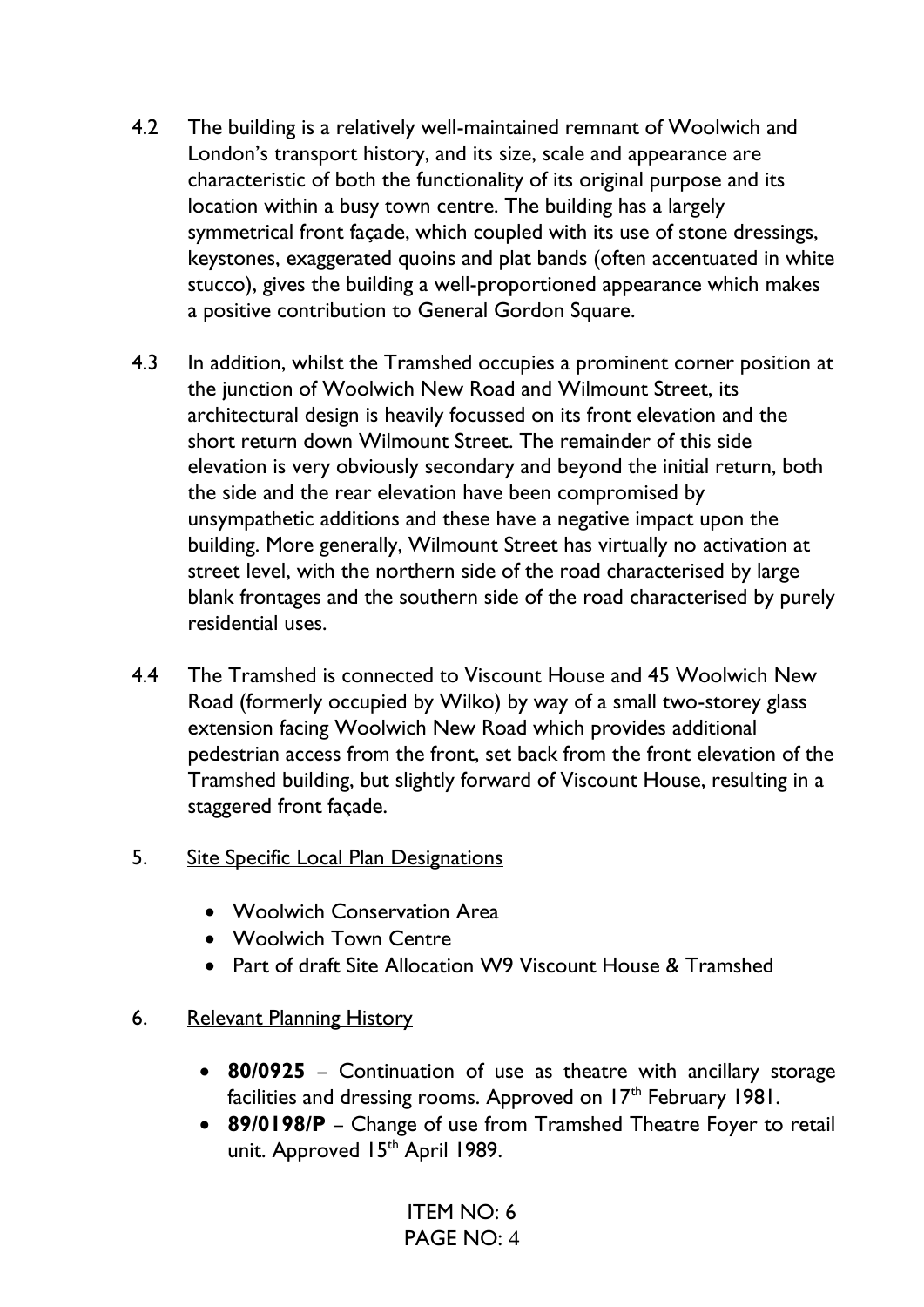- **94/0092/F** Use as night club & music venue, tea room and licenced bar. Approved 24<sup>th</sup> February 1994.
- **99/2225/A** Erection of an internally illuminated projecting sign. Approved 1st December 1999.
- 7. Proposed Development
- 7.1 The proposal seeks permission to demolish the glazed extension facing Woolwich New Road, together with some of the additions on Wilmount Street; namely the brick boundary wall, the mono-pitched lean-to and the flat roofed extension, along with the external staircase to the rear.
- 7.2 Following demolition, permission is sought for a single-storey side extension infilling the gap between the original side elevation and the boundary of the site, up to the pavement of Wilmount Street, and a flatroofed two-storey rear extension. The side extension has been designed to replicate the style and appearance of the existing side extension, with similar proportions in terms of its height, width and scale, having regard to the slight change in levels between the rear and front of the site. The side extension would be finished in yellow English bond brick, stucco render detailing to accentuate the edges and grey slate tiles for the roof. The rear extension would reach the eaves height of the main building, and would be finished in yellow brick at ground floor level with matte black metal cladding at first floor level.
- 7.3 The proposed side extension would be used primarily as additional office space, at first to be associated with the use of the building as a Theatre, but in the future it could be used as two independent office spaces, both approximately 50 sqm in size. The rear extension would allow employee access for the theatre from the rear, together with space for deliveries and servicing, and would include practice space and dressing rooms at ground floor level. At first floor level, the rear extension is almost entirely dedicated to space for plant and mechanical equipment, however a raised walkway connects the front of the theatre to the back on both sides, primarily used by employees when changing the light fixtures.
- 7.4 It should be further noted that the application includes a suite of internal amendments, which have been comprehensively discussed in the Heritage Assessment and the Design and Access Statement, however planning permission is not required for internal re-arrangements and as such, these internal changes will not be discussed in this report. Moreover, as the proposal seeks a continuation of an existing theatre use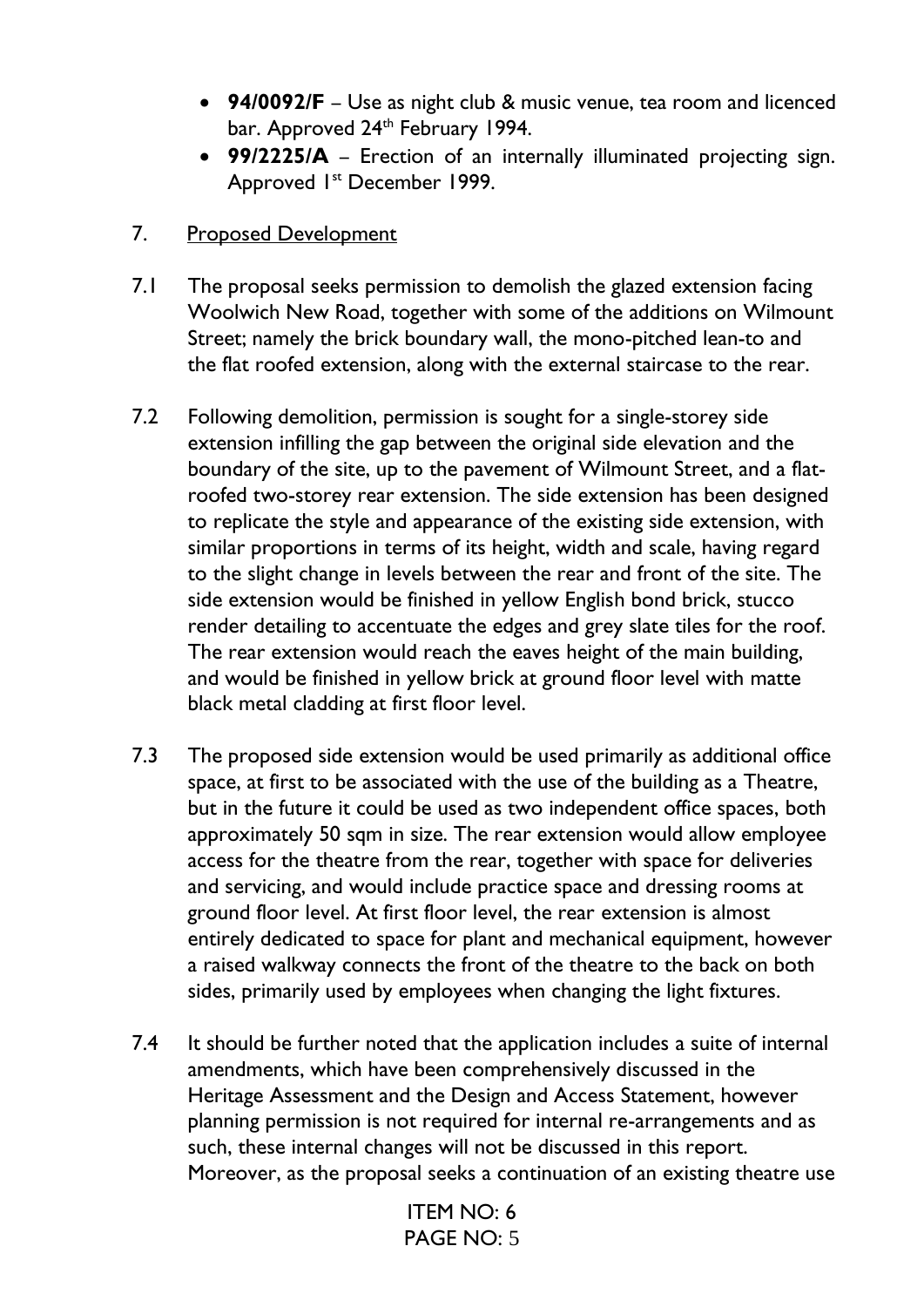following a period of vacancy, albeit with the addition of approximately 100 sqm of additional office space, and as such there is no change of use to the main part of the building.

### 8. Consultation

- 8.1 97 local properties were notified by way of letter dated the 19th November 2020, a site notice was displayed outside the application site on the 24<sup>th</sup> November 2020 and a press notice was displayed in the Greenwich Weekender on the 25<sup>th</sup> November 2020.
- 8.2 In addition, consultation with statutory bodies and local amenity groups was carried out and their comments are summarised below.

#### Council Departments

8.3 A summary of the responses received from internal consultees, together with officer's comments are set out in the table below:

| <b>Details of</b>     | <b>Summary of</b>           | <b>Officer's comments</b> |
|-----------------------|-----------------------------|---------------------------|
| <b>Representation</b> | <b>Comments</b>             |                           |
| <b>Conservation</b>   | The Heritage Statement      | In line with the          |
| <b>Officer</b>        | submitted accurately        | Conservation officer's    |
|                       | describes the significance  | comments, the proposal    |
|                       | of the heritage asset and   | is considered acceptable  |
|                       | its assessment of the       | in principle, and the     |
|                       | impact of the proposed      | proposed extensions and   |
|                       | works is fair.              | renovations would         |
|                       |                             | enhance the appearance    |
|                       | The proposals represent     | of the existing building  |
|                       | a sensitive approach to     | and Woolwich              |
|                       | both the internal           | <b>Conservation Area.</b> |
|                       | reconfiguration and the     | Moreover, the proposed    |
|                       | external extensions. In     | extensions allow the site |
|                       | principle, therefore, the   | to be better utilised and |
|                       | proposals are supported.    | rationalised and would    |
|                       |                             | allow a vacant theatre to |
|                       | The proposals build upon    | be brought into active    |
|                       | the strengths of the        | use.                      |
|                       | historic building; conserve |                           |
|                       | its historic fabric; and    |                           |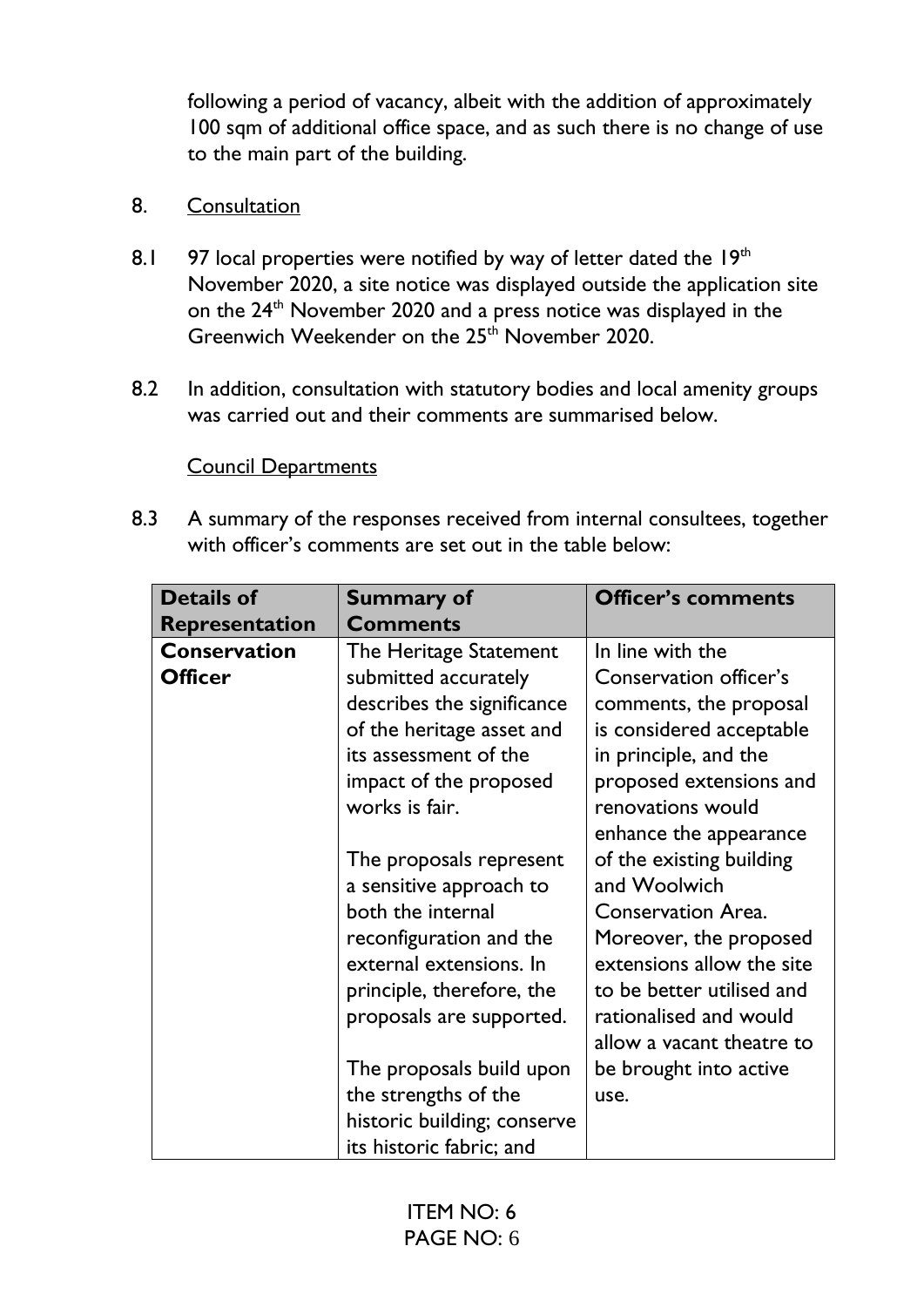|                       | remove unsympathetic                                |                                                     |
|-----------------------|-----------------------------------------------------|-----------------------------------------------------|
|                       | alterations.                                        |                                                     |
|                       |                                                     |                                                     |
|                       | The proposals will                                  |                                                     |
|                       | restore the main                                    |                                                     |
|                       |                                                     |                                                     |
|                       | elevation to the building                           |                                                     |
|                       | and its return along                                |                                                     |
|                       | <b>Wilmount Street. The</b>                         |                                                     |
|                       | proposals will not only                             |                                                     |
|                       | renovate an important                               |                                                     |
|                       | locally listed building, but                        |                                                     |
|                       | will also improve the                               |                                                     |
|                       | current streetscene and                             |                                                     |
|                       | make a positive                                     |                                                     |
|                       | contribution to the wider                           |                                                     |
|                       | conservation area.                                  |                                                     |
|                       | Approval of the                                     |                                                     |
|                       | application is therefore                            |                                                     |
|                       | supported.                                          |                                                     |
| <b>Transport and</b>  | No highway objection is                             | Impacts on the local                                |
| <b>Highways</b>       | raised with the exception                           | highway network and                                 |
|                       | that the door on                                    | parking provision are                               |
|                       | <b>Wilmount Street should</b>                       | discussed at section 13 of                          |
|                       | not open outwards over                              | this report.                                        |
|                       | the public highway given                            |                                                     |
|                       | the narrow footway.                                 | In addition, a condition                            |
|                       |                                                     | has been included which                             |
|                       | Similarly, the new                                  | states that no door or                              |
|                       |                                                     |                                                     |
|                       | windows proposed to the<br><b>Woolwich New Road</b> | window shall open out                               |
|                       |                                                     | onto or over any part of                            |
|                       | façade should not open                              | the public highway.                                 |
|                       | out over the highway.                               |                                                     |
| <b>Waste Services</b> | The proposal should                                 | Refuse and recycling<br>facilities are discussed in |
|                       | demonstrate that it can                             |                                                     |
|                       | operate fully                                       | section 16 of this report.                          |
|                       | independently of the                                |                                                     |
|                       | proposed development                                |                                                     |
|                       | next door, and should                               |                                                     |
|                       | include space for the                               |                                                     |
|                       | storage and collection of                           |                                                     |
|                       | waste, equivalent to I                              |                                                     |
|                       | weeks waste output.                                 |                                                     |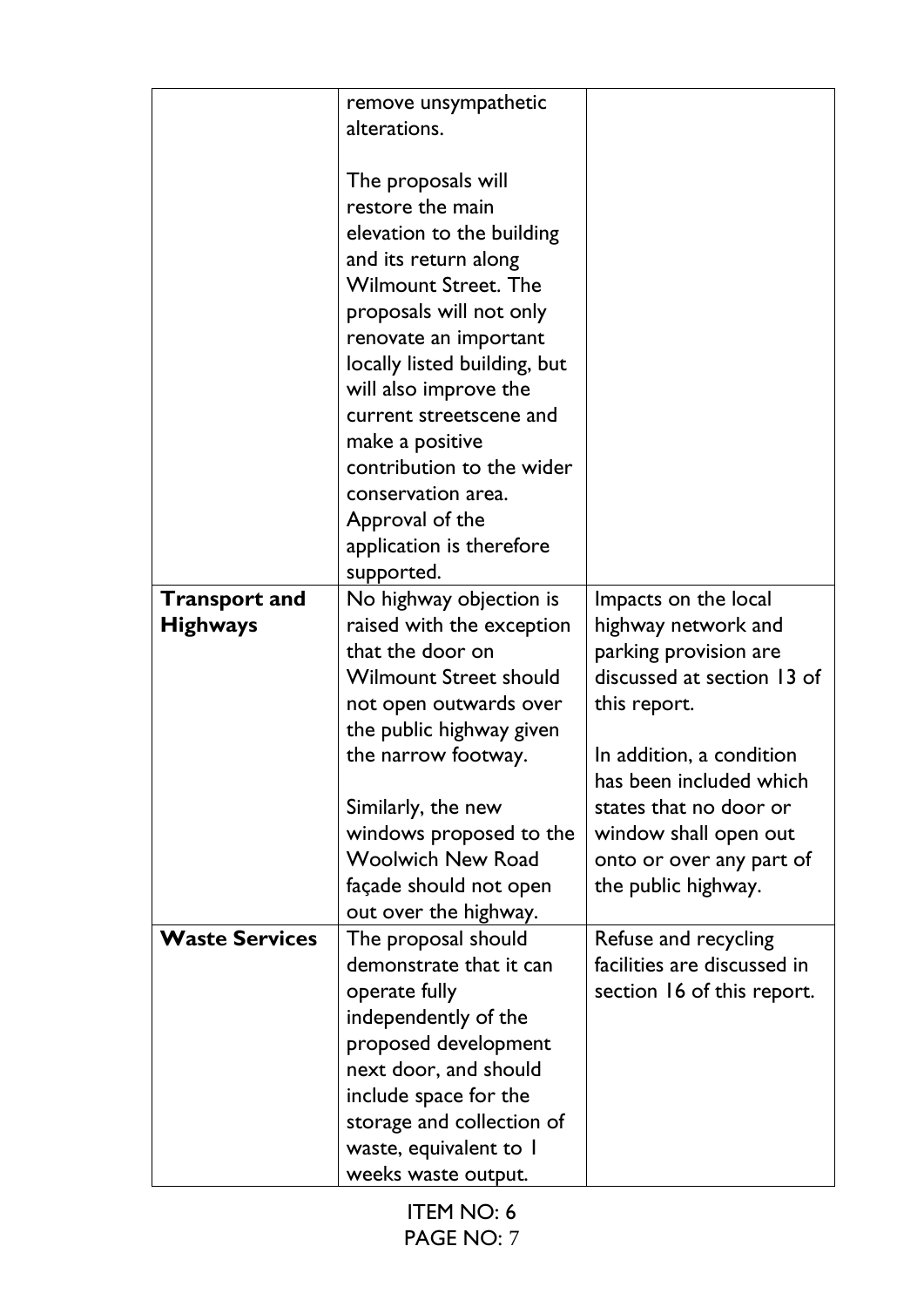#### **Amenity Groups**

8.4 A summary of the responses received from internal consultees, together with officer's comments are set out in the table below:

| <b>Details of</b>     | <b>Summary of</b> | <b>Officer's comments</b> |
|-----------------------|-------------------|---------------------------|
| <b>Representation</b> | <b>Comments</b>   |                           |
| <b>Speak Out</b>      | Did not respond.  | No comment.               |
| Woolwich              |                   |                           |

Local Residents and Businesses

- 8.5 No representations were received.
- 9. Planning Context
- 9.1 Section 38(6) of the Planning and Compulsory Purchase Act 2004 states that when determining a planning application, regard is to be had to the development plan, and the determination shall be made in accordance with the development plan, unless material considerations indicate otherwise.
- 9.2 The development plan for the Royal Borough of Greenwich comprises the following documents, and for full details of relevant policies, refer to Appendix 2:
	- The London Plan (2016)
	- Royal Greenwich Local Plan: Core Strategy with Detailed Policies (2014)
- 9.3 Also material considerations in determining planning applications are:
	- The Publication London Plan (December 2020)
	- The National Planning Policy Framework (NPPF) (2019)
	- The National Planning Practice Guidance (NPPG)
	- The Human Rights Act (1998)
	- The Equalities Act (2010)
- 9.4 The Publication London Plan was formally approved by the Mayor on the 21<sup>st</sup> December 2020 and has been prepared to address the Secretary of State's directions of the 13<sup>th</sup> March 2020 and 10<sup>th</sup> December 2020.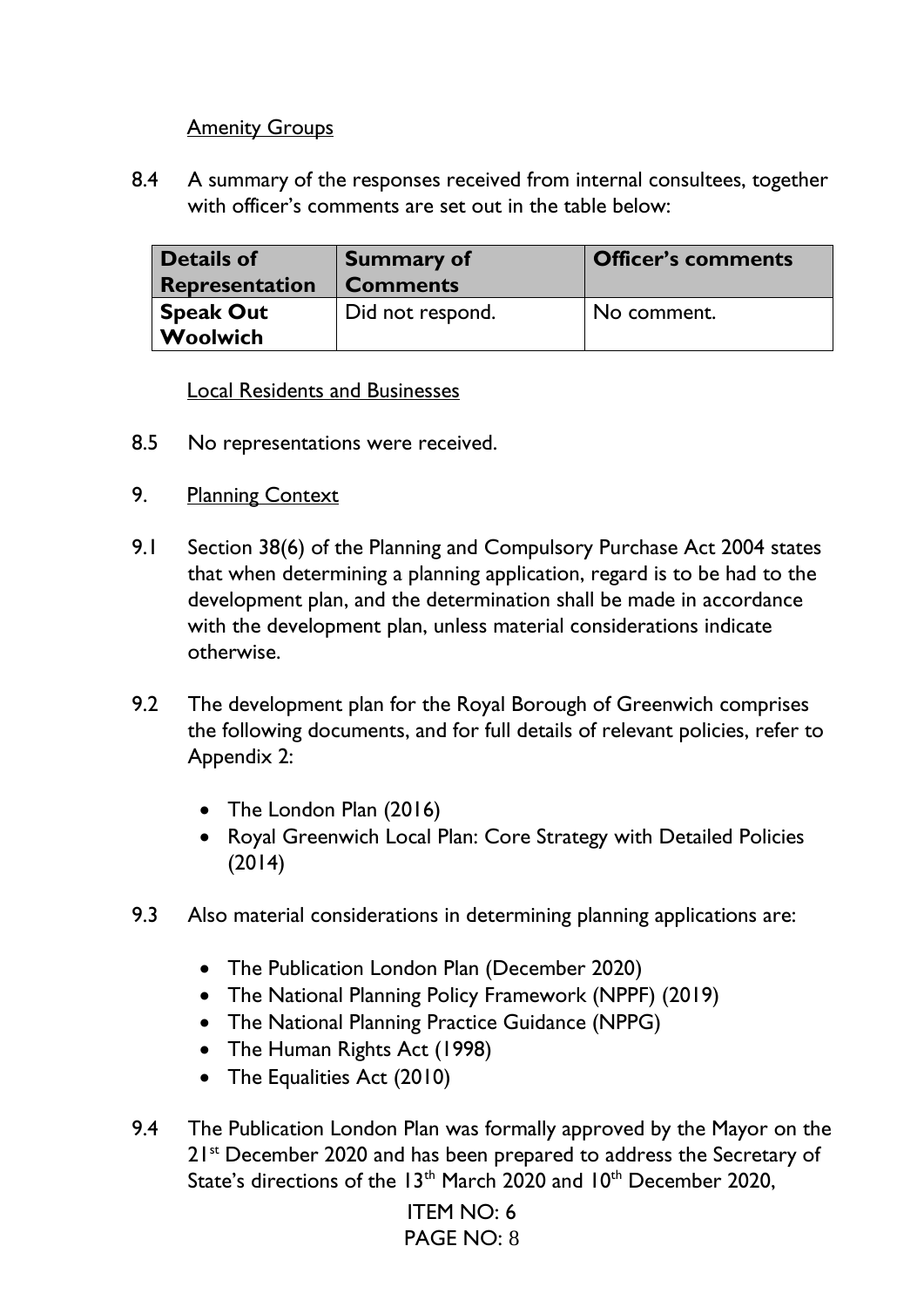following the examination in public of the 'Intend to Publish' London Plan (2019). The Secretary of State has 6 weeks to formally respond, after which time, the Publication London Plan will replace the current London Plan (2016). Consequently, whilst the London Plan (2016) currently forms part of the Local Development Plan, the Publication London Plan is considered to have very significant weight.

9.5 The Royal Greenwich Site Allocations Preferred Approach (SALP) has been subject to public consultation. The Regulation 19 Draft of the Site Allocations Local Plan is scheduled to be taken to Full Council for approval in early 2021 and Examination in Public is expected to take place in Autumn 2021. The application site forms part of site allocation W9 in the Preferred Approach document. Officers consider the draft SALP is a material consideration with limited weight.

#### 10. Material Planning Considerations

- 10.1 This section of the report provides an analysis of the specific aspects of the proposed development and the principal issues that need to be considered in the determination of the planning application:
	- Principle of development;
	- Design Quality and Heritage Impacts
	- Transport and Access;
	- Impact on Existing Residential Amenity
	- Noise and Air Pollution:
	- Waste and Refuse Provision;
	- Public Sector Equality Duty (PSED) and Human Rights
	- CIL

### 11. Principle of Development

- 11.1 The National Planning Policy Framework (NPPF) is a set of national guidelines from which the principles of modern planning are cascaded into local planning policy, and is a material consideration in the determination of planning decisions. At the heart of the NPPF is the presumption in favour of sustainable development, which has three overarching interdependent objectives; economic prosperity, social inclusion and environmental enhancement.
- 11.2 Policy 2.15 of the London Plan states that development in town centres should sustain and enhance the vitality and viability of the centre whilst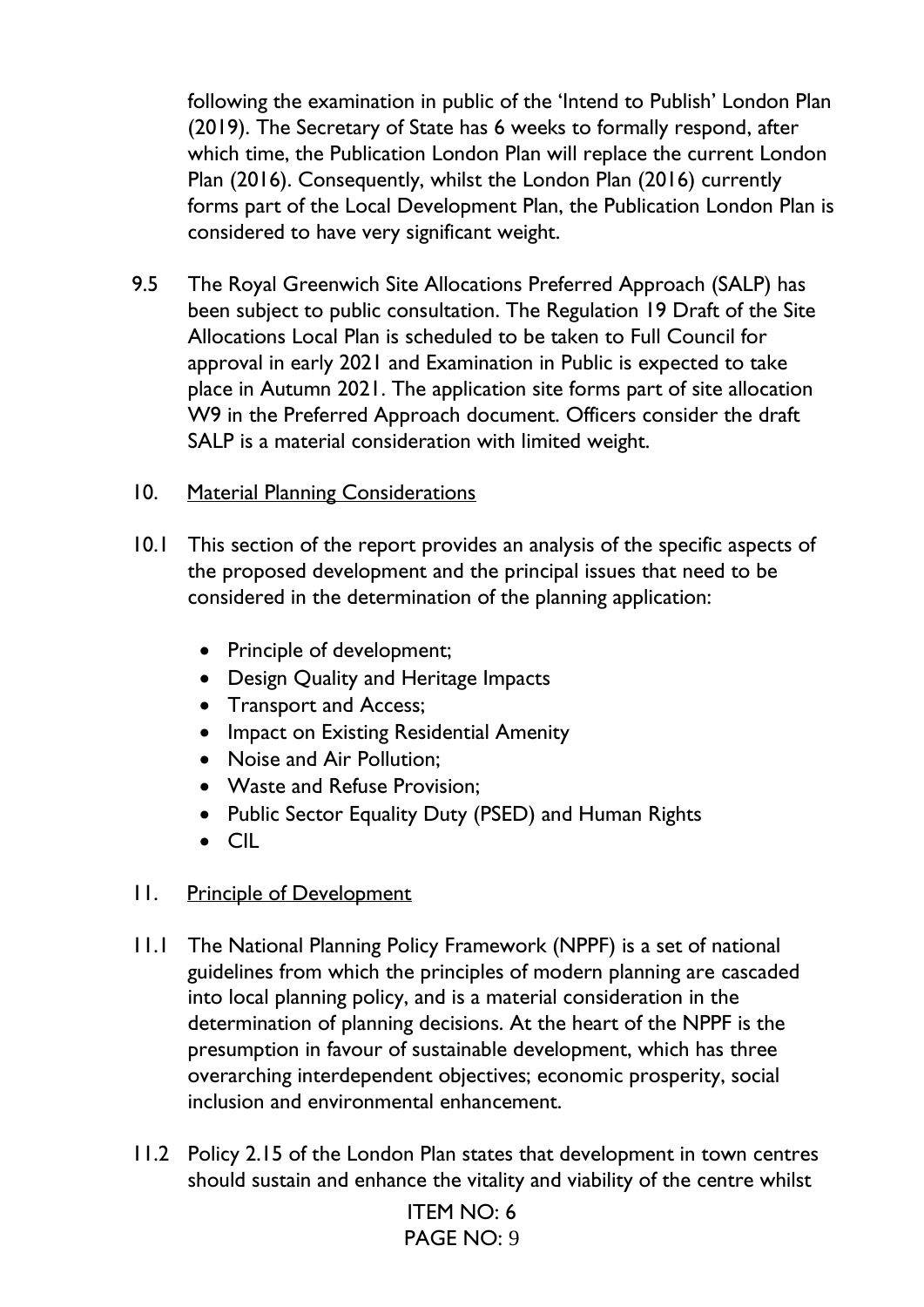supporting the competitiveness, quality and diversity of town centre retail, leisure, employment, arts, cultural and public services. Policy 2.15 further states that development should be in scale with the centre, promote access by public transport, walking and cycling, and contribute towards a better public realm. Policy 4.7 of the London Plan reiterates this point, and requires development to relate to the centre's size, role and function within the wider area.

- 11.3 Policy 3.16 of the London Plan highlights the need for additional and enhanced social infrastructure provision, and proposals for high quality community uses should be supported, having regard to local and strategic needs. Facilities should be accessible to all sections of the community, including disabled and older people, and be located within easy reach by walking, cycling and public transport, and the multiple use of premises should be encouraged.
- 11.4 Policy SD6 of the Publication London Plan sets out that vibrant daytime, evening and night-time activities should be promoted to enhance town centre vitality and viability whilst supporting the development of cultural uses. Moreover, the provision of social infrastructure should be enhanced, particularly where it is necessary to support identified need from town centre and local residents, and facilities should be located in places that maximise footfall to surrounding town centre uses.
- 11.5 Policy S1 of the Publication London Plan further sets out that development proposals that provide high quality, inclusive social infrastructure that addresses a local or strategic need and supports service delivery strategies should be supported and the rationalisation or sharing of facilities will be particularly encouraged.
- 11.6 Policy CH1 of the Royal Greenwich Local Plan sets out that to create and maintain cohesive communities, the development of new and improved community facilities will be supported. Facilities must be easily accessible for all and be located in or on the edge of town centres and the shared use of community facilities is strongly encouraged. Moreover, a mix of community and retail uses in existing local centres and neighbourhood parades should be supported.
- 11.7 Policy EA1 of the Royal Greenwich Local Plan sets out that the expansion of existing businesses and increased employment opportunities will be achieved by concentrating retail, leisure, cultural and office development within the hierarchy of town centres. In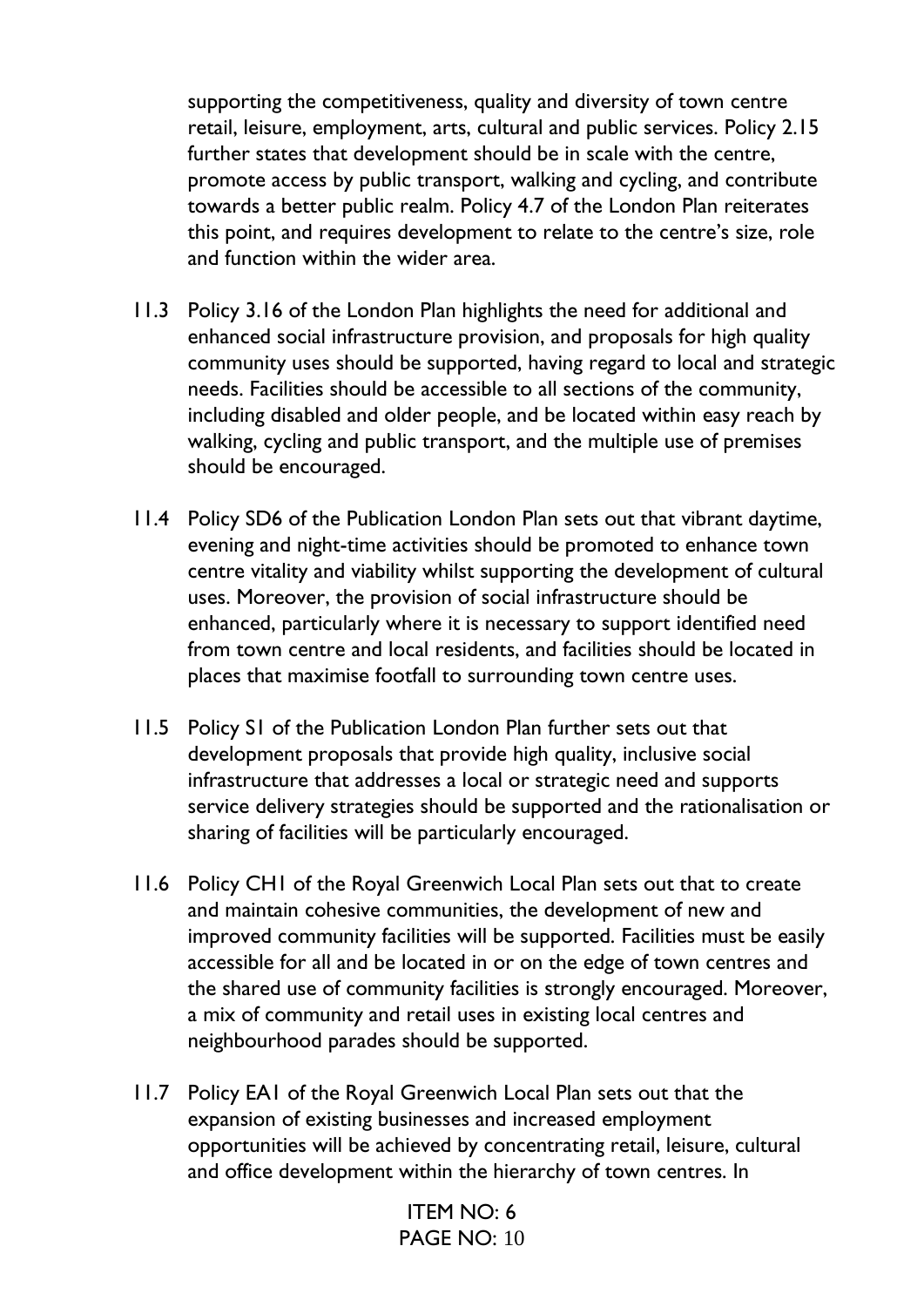particular the Royal Borough seeks to improve the quality and positioning of Woolwich Town Centre.

- 11.8 Policy TC2 of the Royal Greenwich Local Plan seeks to support the reclassification of Woolwich as a Metropolitan Centre, and to achieve this, additional and improved comparison retail floorspace, office development, and leisure, culture and tourism uses will be strongly encouraged, especially where these uses contribute to the evening economy. Woolwich currently lacks appropriate facilities which have the potential to extend the opening hours of the Town Centre and Policy TC2 seeks to encourage development that will enhance its vitality and create an evening economy, whilst also increasing the perception of safety within it.
- 11.9 The proposed development seeks to make use of an existing (but currently vacant) theatre within Woolwich Town Centre through internal refurbishment and an extension to the rear and side. It is considered that the need to make electrical and mechanical repairs to the building presents an opportunity to improve the capacity of the Tramshed as a theatre whilst also providing a greater degree of flexibility in the way the building can be used. Additional office floorspace is proposed and would be provided in the extension to the side of the building, facing Wilmount Street, initially operating as an ancillary use to the Theatre, but with the potential in the future to be leased out as independent office space for small or emerging businesses.
- 11.10 The proposed internal renovations, as well as allowing repairs to be made, seek to allow the central large atrium to be used as a theatre for public shows and as a large rehearsal studio, with retractable seating which allows the room to be opened up. This is proposed in addition to a practice studio room, media suite and tech room at first floor level, and two offices, workshop, ancillary café and dressing rooms at ground floor. It should be noted that two practice studios are shown on the proposed drawings but fall outside of the Tramshed's curtilage, and these elements are likely to form part of the wider redevelopment of the adjacent site. As such, they are shown for illustrative purposes only.
- 11.11 Based on the above, the use of the vacant building to re-provide a community theatre in this location is strongly encouraged, and would be in line with the Publication London Plan and the Royal Greenwich Local Plan. Moreover, designing multiple ways in which the building to be used by the community is welcomed and would provide a greater degree of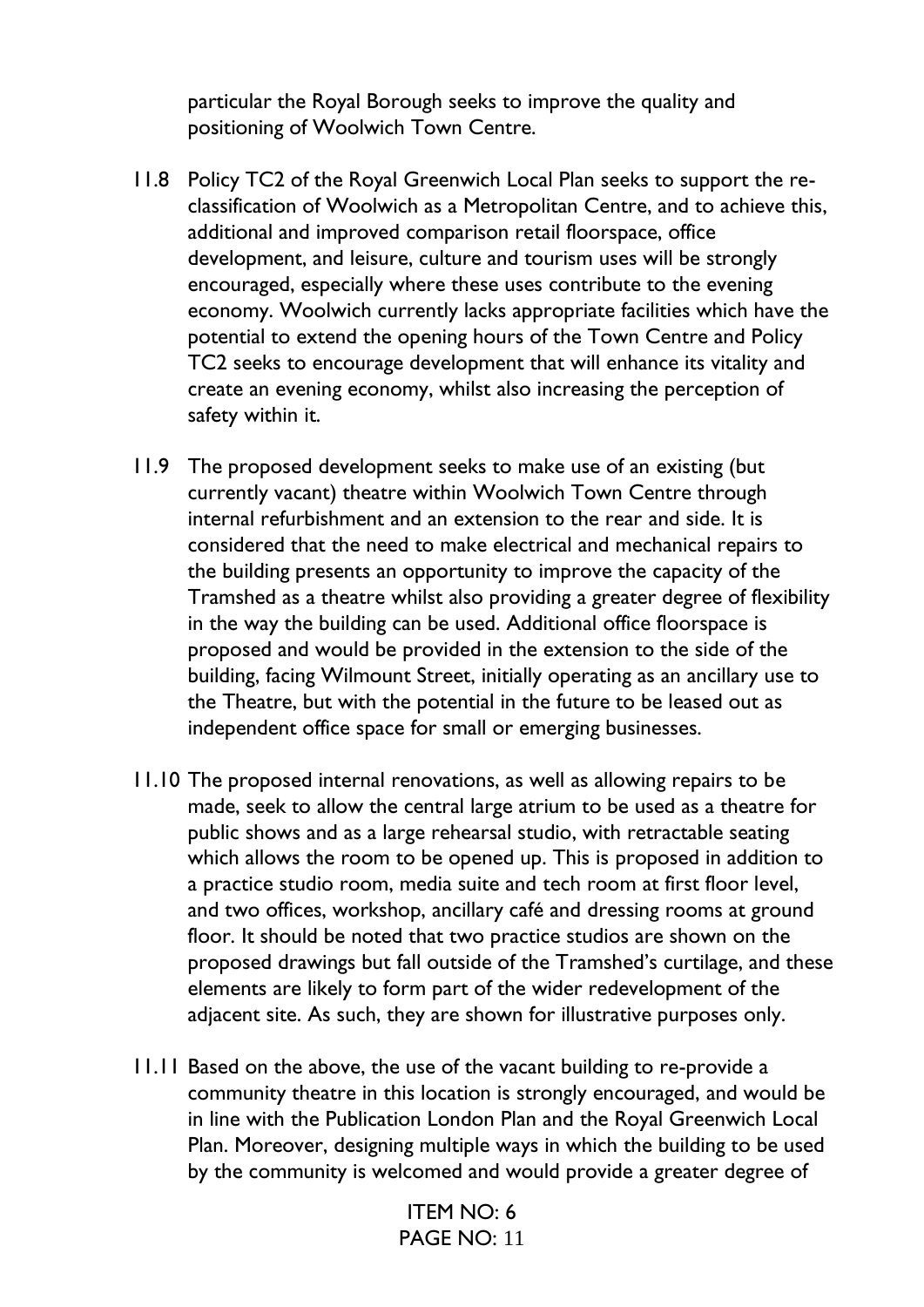flexibility moving forward, making the scheme more resilient to changing circumstances as the role and function of town centres change.

- 11.12 Additional workspace is proposed in the form of two offices at ground floor level, accessed internally from the Tramshed, and directly from Wilmount Street. Having regard to Policy CH1 of the Royal Greenwich Local Plan, it is recognised that the multiple use of community premises is important to ensure their long-term viability, and a mix of uses, including small and medium sized office accommodation, can support the main function of a community building. In this instance, the applicant would like some flexibility in the way these office spaces are managed, sometimes serving an ancillary function to the main use as theatre (mostly back of house functions), but with the ability for these spaces to be used by external parties as office accommodation, potentially providing an additional source of income for the theatre.
- 11.13 Given the site's location within Woolwich Town Centre, where the provision of additional commercial and office floorspace is encouraged, and the general thrust of Policy S1 of the Publication London Plan and CH1 of the Royal Greenwich Local Plan, which seek to secure resilience for community uses by allowing flexibility in the way they are utilised within town centres, it is considered that the proposed mix of uses are acceptable and would support the continued function of the town centre, and allow the Theatre to operate to its fullest potential. The proposals are also broadly consistent with the emerging site allocation.
- 12. Design Quality and Heritage Impacts
- 12.1 Policy 7.4 of the London Plan states that new development should have regard to the pattern and grain of existing spaces in orientation, scale, proportion and mass and should contribute to a positive relationship between the built form and the natural features of a site. Policy 7.5 of the London Plan sets out that development should make the public realm comprehensible at a human scale, using gateways, focal points and landmarks as appropriate to help people find their way. Landscape treatment, street furniture and infrastructure should be of the highest quality, have a clear purpose, maintain uncluttered spaces and should contribute to the easy movement of people through the space. Policy 7.8 of the London Plan requires development affecting heritage assets and their settings to conserve their significance, by being sympathetic to their form, scale, materials and architectural detail.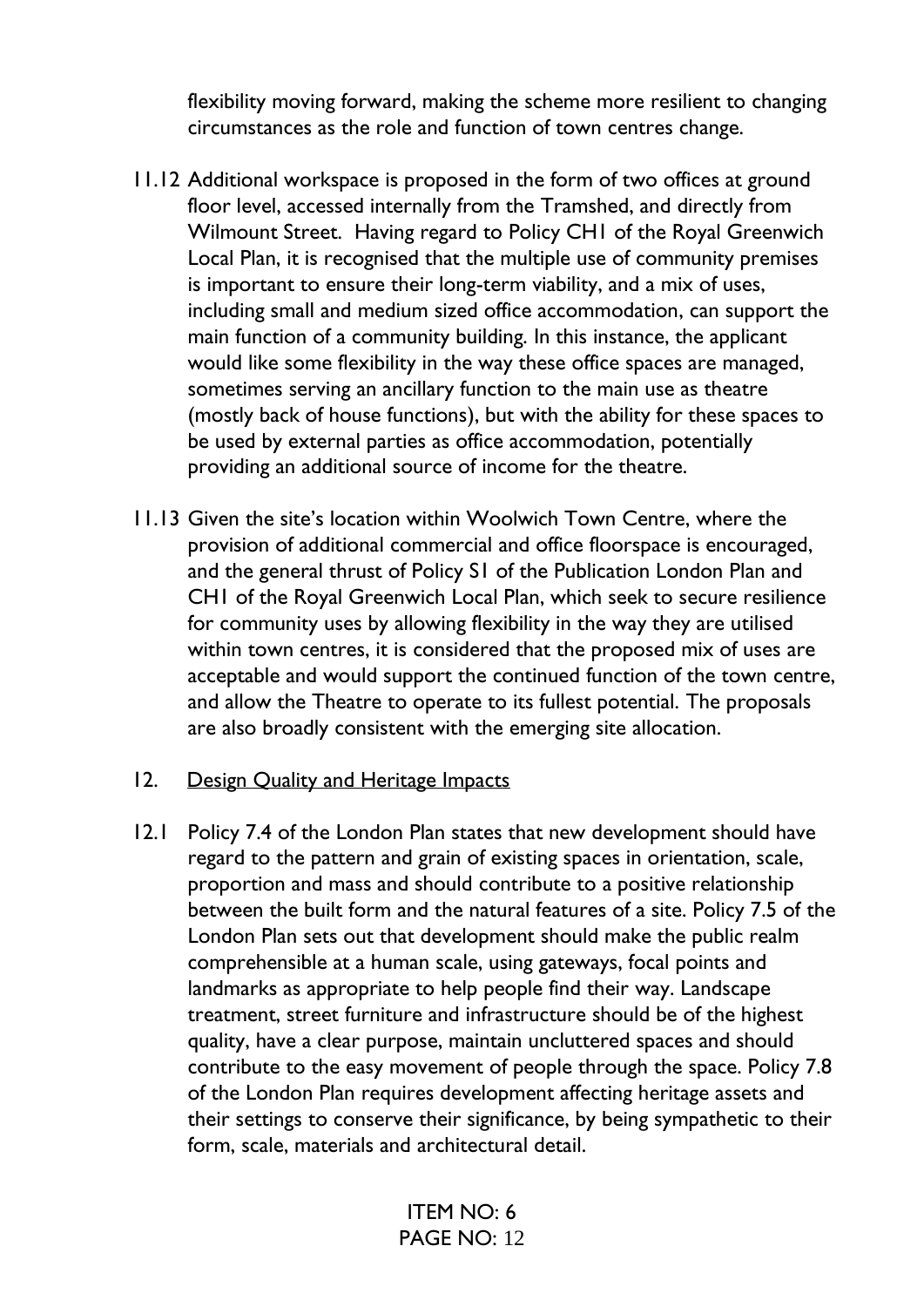- 12.2 Policy D3 of the Publication London Plan sets out that all development must make the best use of land by following a design led approach that optimises the capacity of sites. As such, development proposals should enhance local context by delivering buildings and spaces that positively respond to local distinctiveness through their layout, orientation, scale, appearance and shape, with due regard to existing and emerging street hierarchy, building types, forms and proportions. In addition, proposals should respond to the existing character of a place by identifying the special and valued features and characteristics that are unique to the locality and respect, enhance and utilise the heritage assets and architectural features that contribute towards the local character.
- 12.3 Policy HC1 of the Publication London Plan states that Development proposals affecting heritage assets, and their settings, should conserve their significance, by being sympathetic to the assets' significance and appreciation within their surroundings. The cumulative impacts of incremental change from development on heritage assets and their settings should also be actively managed. Development proposals should avoid harm and identify enhancement opportunities by integrating heritage considerations early on in the design process.
- 12.4 Policy DH1 of the Royal Greenwich Local Plan sets out that all developments are required to be of a high quality and should demonstrate that they contribute positively to both the built and natural environment. To achieve this aim, development should promote local distinctiveness by providing a site-specific design solution, and should provide a positive relationship between the proposed and the existing urban context by respecting the architecture of surrounding buildings, the quality and nature of materials, established layout and special character, the scale, height, bulk and massing of the adjacent townscape, and the architectural and historic features as well as making effective use of land.
- 12.5 Policy DH3 of the Royal Greenwich Local Plan sets out that heritage assets and their settings within the borough will be protected and enhanced, applying a presumption in favour of the preservation of statutory listed buildings and giving substantial weight to protecting and conserving locally listed buildings.
- 12.6 Policy DH(h) of the Royal Greenwich Local Plan states that planning permission will only be granted for proposals which pay special attention to preserving or enhancing the character or appearance of the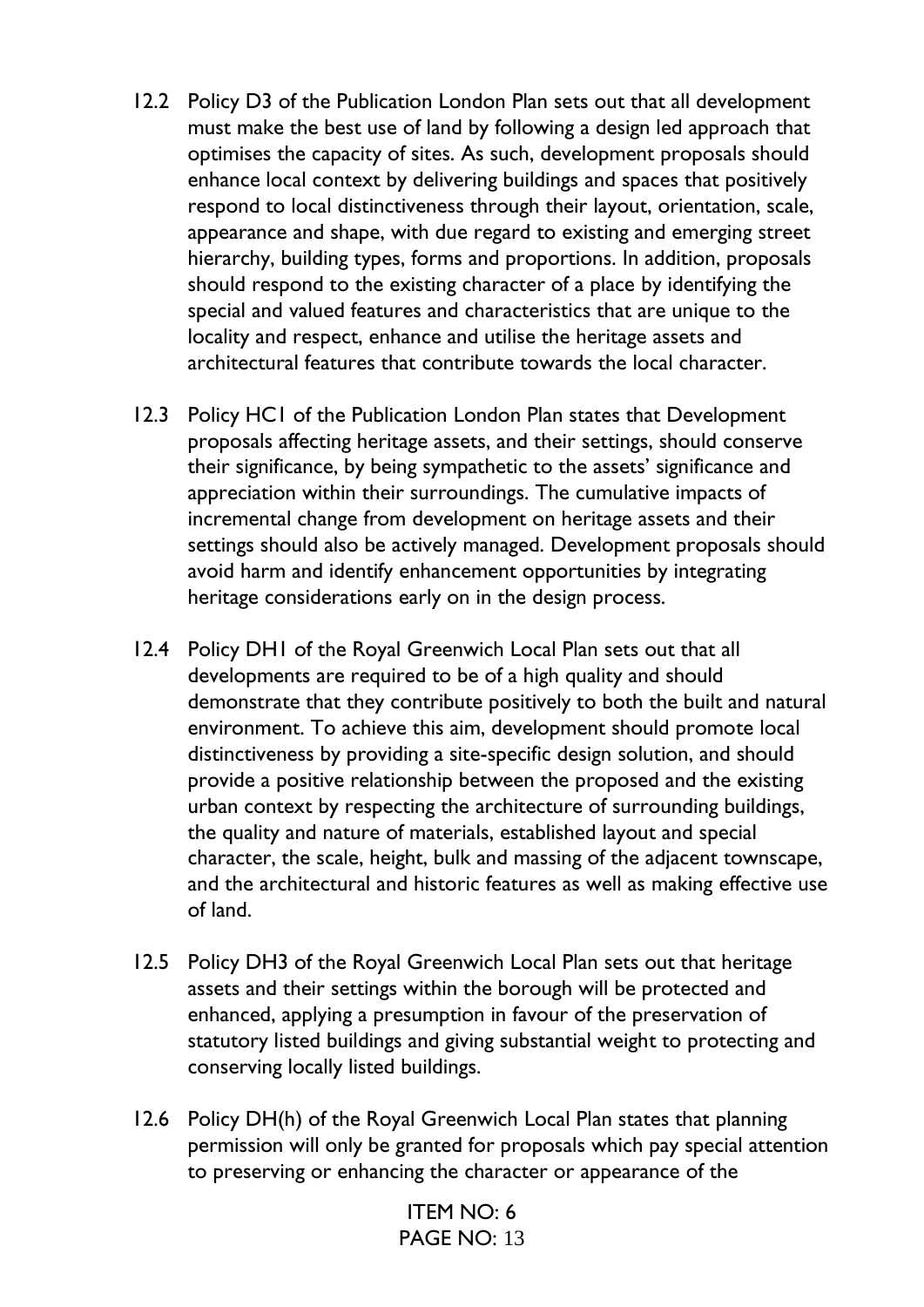Conservation Area. The local scale, the established pattern of development and landscape, building form and materials will all be taken into account, and development on sites in the vicinity of a Conservation Area and which would have a visual effect on its character or appearance, should respect the setting of that area.

- 12.7 Section 72 of the Planning (Listed Buildings and Conservation Areas) Act 1990 provides a general duty in the exercise of planning functions, that 'with respect to any buildings or other land in a conservation area … special attention shall be paid to the desirability of preserving or enhancing the character or appearance of that area'. Paragraph 192 of the National Planning Policy Framework (2019) states that in determining planning applications, local planning authorities should take account of the desirability of sustaining and enhancing the significance of heritage assets and putting them to viable uses consistent with their conservation. Paragraph 193 advises that when planning decision makers are considering the impact of a proposed development on the significance of a designated heritage asset, great weight should be given to the asset's conservation.
- 12.8 As set out above, the Tramshed building is a relatively well-maintained remnant of Woolwich and London's transport history, and its size, scale and appearance are characteristic of both the functionality of its original purpose and its location within a busy town centre. The building has a largely symmetrical front façade, which coupled with its use of stone dressings, keystones, exaggerated quoins and plat bands (often accentuated in white stucco), gives the building a well-proportioned appearance which makes a positive contribution to General Gordon Square.
- 12.9 The proposed development includes two extensions; a side extension facing Wilmount Street and a 'black box' extension to the rear. It is considered that the proposed side extension has been carefully designed to integrate with the existing building, keeping to a similar scale, height and design as the existing single-storey projection, replicating the distinctive roof style facing Wilmount Street. Moreover, by building on established design features and maintaining a single-storey scale, the proposed extension reads as a subordinate addition which enhances the architectural distinctiveness of the locally listed building and preserves the strong sense of geometry and a well-proportioned façade.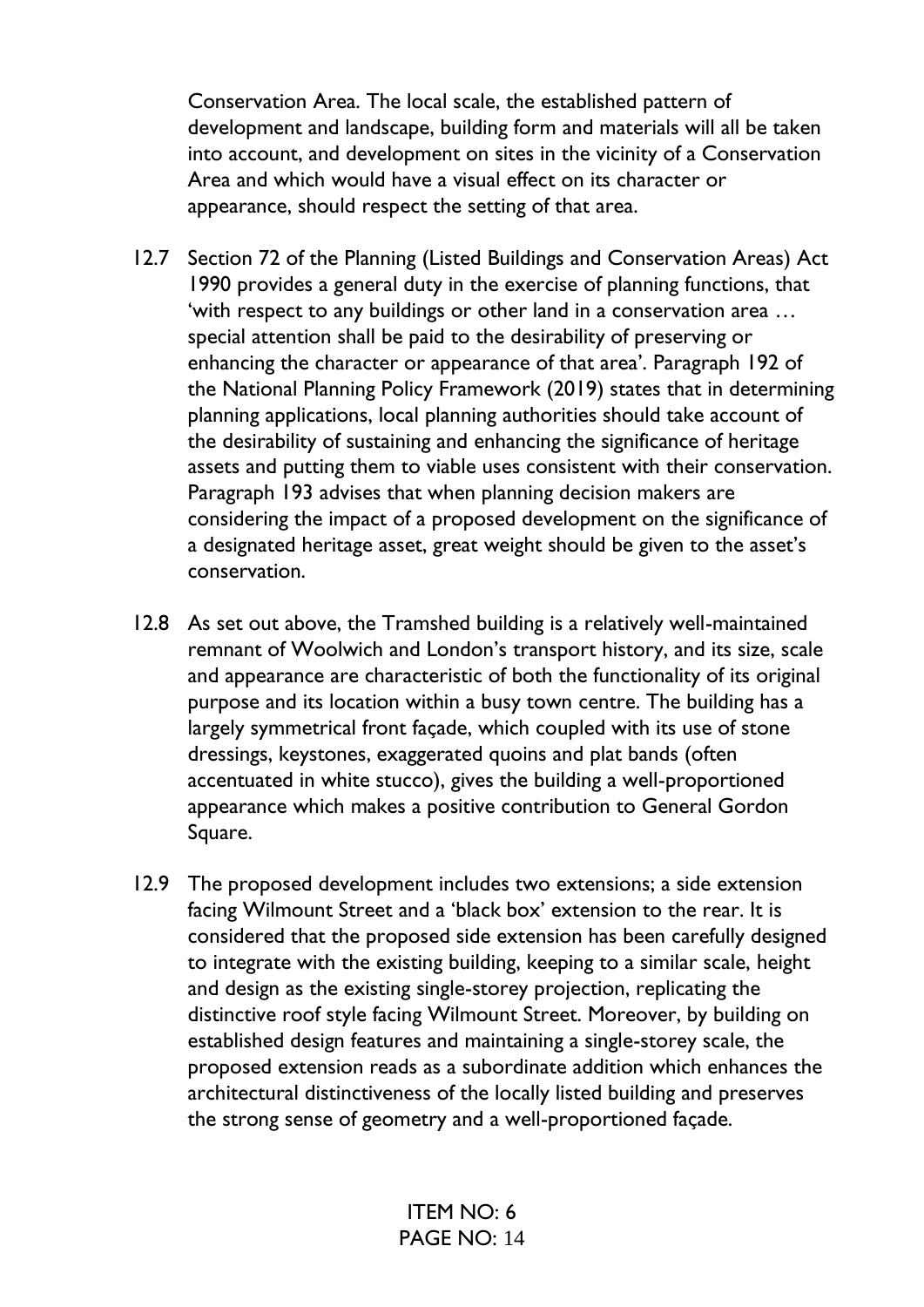- 12.10 The rear 'black box' extension is considered to read as a subservient addition to the host building, which whilst representing a substantial mass, is no higher than the eaves height of the main building. Moreover, by reason of its minimal simplicity in terms of its design, scale and use of materials, it is considered that the rear extension has been designed to complement the existing appearance of the host building, rather than competing for visual prominence. It is further noted that the rear extension would only be visible from some limited views to the south, and would not be visible from Woolwich New Road.
- 12.11 Overall, it is considered that the proposed demolitions and subsequent extensions would be positive additions to the locally listed building within Woolwich Conservation Area, and would allow the theatre to operate to a greater capacity than previously. On this basis, the proposal is considered acceptable in design terms and would preserve and enhance the character and appearance of the Woolwich Conservation Area in accordance with the aims and objectives of relevant policy and Section 72 of the Planning (Listed Buildings and Conservation Areas) Act 1990.

#### 13. Transport and Access

- 13.1 Policy 6.13 of the London Plan sets out that the Mayor wishes to seek an appropriate balance being struck between promoting new development and preventing excessive car parking provision that can undermine cycling, walking and public transport use. In addition, Policies 6.9 and 6.10 of the London Plan seek to ensure that developments encourage cycling and walking over other less sustainable modes of transport.
- 13.2 Policy T6 of the Publication London Plan states that car parking should be restricted in line with levels of existing and future public transport accessibility and connectivity. Car-free developments should be the starting point for all development proposals in places that are, or are expected to be, well-connected to public transport. Developments elsewhere should be designed to provide the minimum necessary level of parking (car-lite), having regard to the maximum parking standards set out in Policies T6.1 – T6.5.
- 13.3 Policies T6.2 and T6.4 state that within locations where the Public Transport Accessibility Level (PTAL) is high and within town centres, both office developments and leisure developments should be car-free and limited to operational needs only.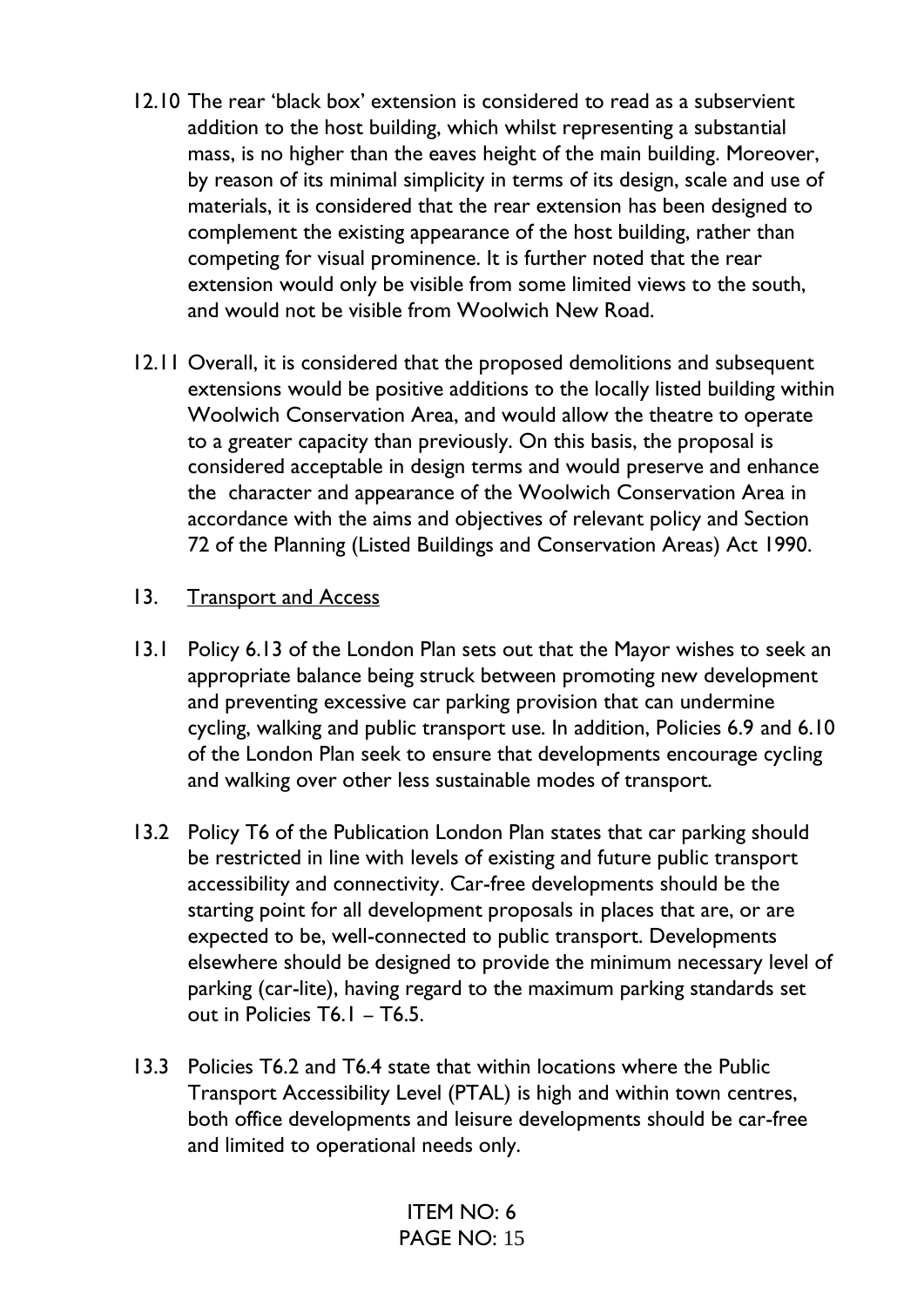- 13.4 Policy T6 further sets out that adequate provisions should be made for efficient deliveries and servicing and emergency access.
- 13.5 Policy IM(c) of the Royal Greenwich Local Plan states that developments must provide the minimum level of car and cycle parking provision in accordance with the requirements of the London Plan, ensuring an appropriate level of parking is provided for people with disabilities and parking is provided for servicing, collection points and waiting areas if necessary. Policy IM(c) further states that developments in areas of high Public Transport Accessibility Levels (PTALs) and within Controlled Parking Zones (CPZs) should be car free.
- 13.6 Policy IM(b) of the Royal Greenwich Local Plan requires new development to integrate with existing footpaths and cycle paths, to promote walking and cycling safety, and to have regard to the Royal Borough's Cycling Strategy.
- 13.7 Cycle parking should also be provided to encourage the uptake of active modes of transport, both for employees and the general public. The Publication London Plan cycle parking standards for theatres require one long-stay parking space for every eight employees, and an additional one long-stay space for every 75 sqm of office accommodation. Further, one short-stay cycle parking space should be provided for every 30 seats and every 500 sqm of office space. Policy T5 of the Publication London Plan makes it a requirement for cycle parking provision to be designed in accordance with the London Cycle Design Standards, including provision for larger cycles and adapted cycles for disabled people.
- 13.8 No car parking spaces are proposed, which having regard to the site's PTAL of 6b (best) and location within Woolwich Town Centre is fully supported.
- 13.9 The proposed theatre would have a capacity of 153 seats, and is likely to create 12 Full-Time Equivalent (FTE) jobs when fully operational. Additionally, 103.5 sqm of office space is proposed, capable of operating in a supportive role to the theatre or independently. Consequently, the cycle parking standards set out that 1-2 long-stay spaces should be provided for both the theatre and offices, and 5 short-stay spaces should be provided for the theatre.
- 13.10 The proposal includes provision for two long-stay spaces, with no provision of short-stay spaces. Whilst this would fall below the policy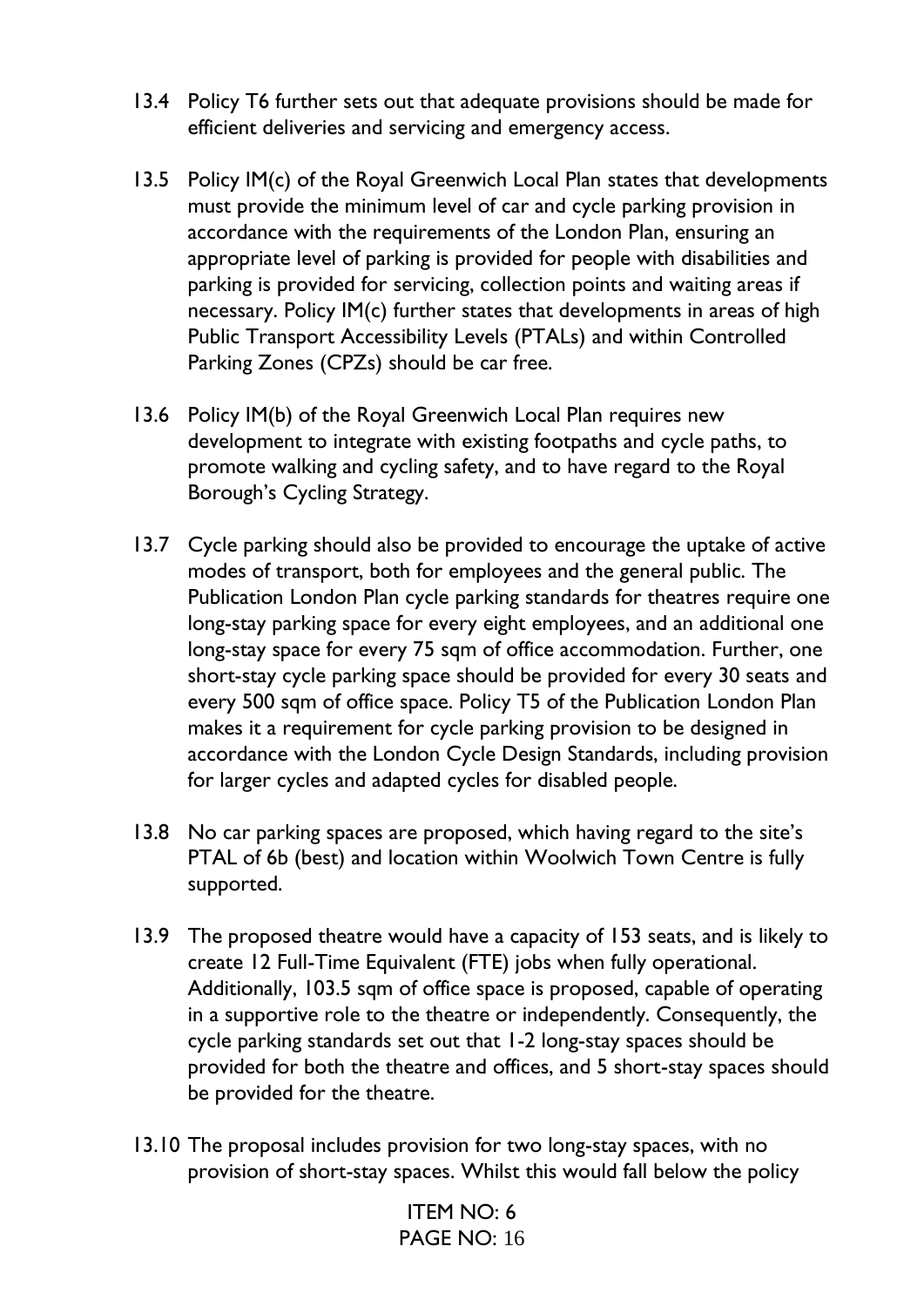requirements of the London Plan, it is recognised that there are a number of existing short-stay cycle spaces nearby, including to the front of the Tramshed, which should cater for any additional demand arising from this development. The provision of two long-stay spaces is also considered to be satisfactory.

- 13.11 On this basis, the proposal is considered acceptable in terms of its impact on parking and the local highway network.
- 14. Impact on Existing Residential Amenity
- 14.1 Policy Dh(b) of the Royal Greenwich Local Plan sets out that new developments will only be allowed where it can be demonstrated that the proposed development does not cause an unacceptable loss of amenity to adjacent occupiers by reducing the amount of daylight, sunlight or privacy they enjoy or result in an unneighbourly sense of enclosure.
- 14.2 Given the relatively modest height, scale and bulk of the proposed extensions, and their siting away from nearby residential properties, it is considered that the proposal would not have a significant adverse impact on adjoining properties by way of a loss of light, outlook or privacy.
- 15. Noise and Air Pollution
- 15.1 Policy E(a) of the Royal Greenwich Local Plan sets out that planning permission will not normally be granted where a proposed development or change of use would generally have a significant adverse effect on the amenities of adjacent occupiers or uses, and especially where proposals would be likely to result in the unacceptable emission of noise, light, vibrations, odours, fumes, dust, water and soil pollutants or grit.
- 15.2 Policy D14 of the Publication London Plan requires new development to minimise and mitigate the potential impacts of noise on, from, within, as a result of, or in the vicinity of new development without placing unreasonable restrictions on existing noise-generating uses. Where appropriate, a noise management plan should be prepared to ensure that any impacts can be mitigated.
- 15.3 A Noise Impact Assessment has been submitted with this application, which sets out that the surrounding area has a relatively high noise profile, dominated by traffic noise, particularly buses and vehicles at the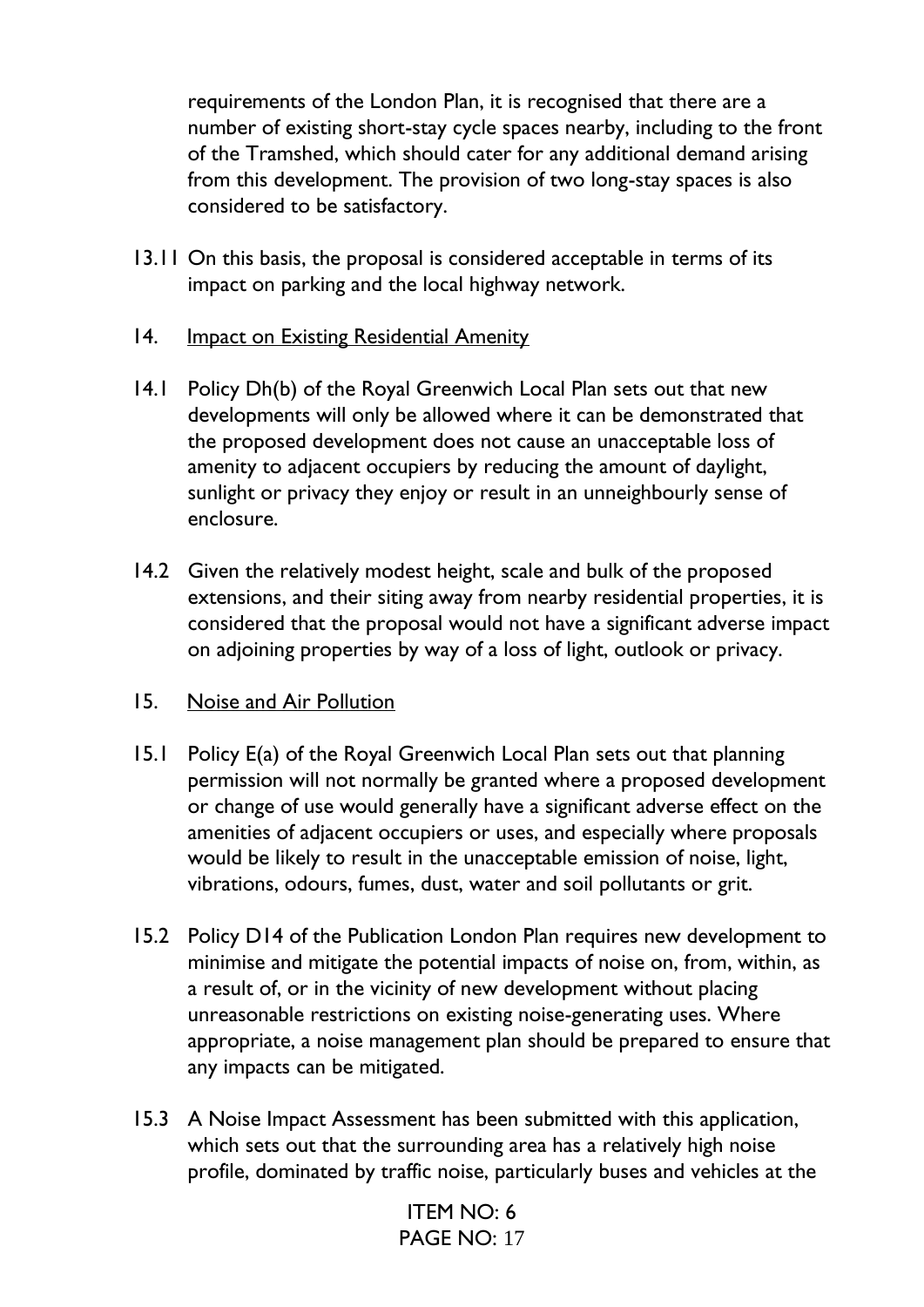junction of Woolwich New Road and Wilmount Street. The Noise Impact Assessment sets out that noise arising from the theatre would be 10dB below the representative background noise for all nearby residential receptors at night, with one window within the building opposite affected to a greater degree during the day, with the noise at this receptor 2dB below background level. Within this range, where the noise source would still be below background levels, guidance indicates that this specific noise source would have a low impact.

- 15.4 In addition, a condition has been recommended which ensures the proposed mitigation measures, including a noise screen around the rooftop plant, will be implemented prior to use. A condition controlling the hours of use has also been recommended.
- 15.5 On this basis, the proposal is considered acceptable in terms of its impact on noise quality.
- 16. Waste and Refuse Provision
- 16.1 Policy DH1 of the Royal Greenwich Local Plan sets out that all developments will be expected to demonstrate on-site waste management, including evidence of waste reduction, the use of recycled materials and provide dedicated waste storage space.
- 16.2 The proposed waste storage area, including space for  $1 \times 1100$ L general refuse and 1 x 1100L recycling bin are shown on the proposed site plan, and this would be sufficient for a scheme of this size. This area is considered acceptable and would allow for easy and convenient storage and collection.
- 17. Public Sector Equality Duty (PSED) and Human Rights
- 17.1 Under the Equalities Act 2010, the council must have due regard to the need to eliminate discrimination, harassment or victimisation of persons by reason of age, disability, pregnancy, race, religion, sex and sexual orientation. This planning application has been processed and assessed with due regard to the PSED. The application proposals are not considered to conflict with the Duty.
- 17.2 The application has also been considered in the light of the Human Rights Act 1998 and it is considered that the analysis of the issues in this case,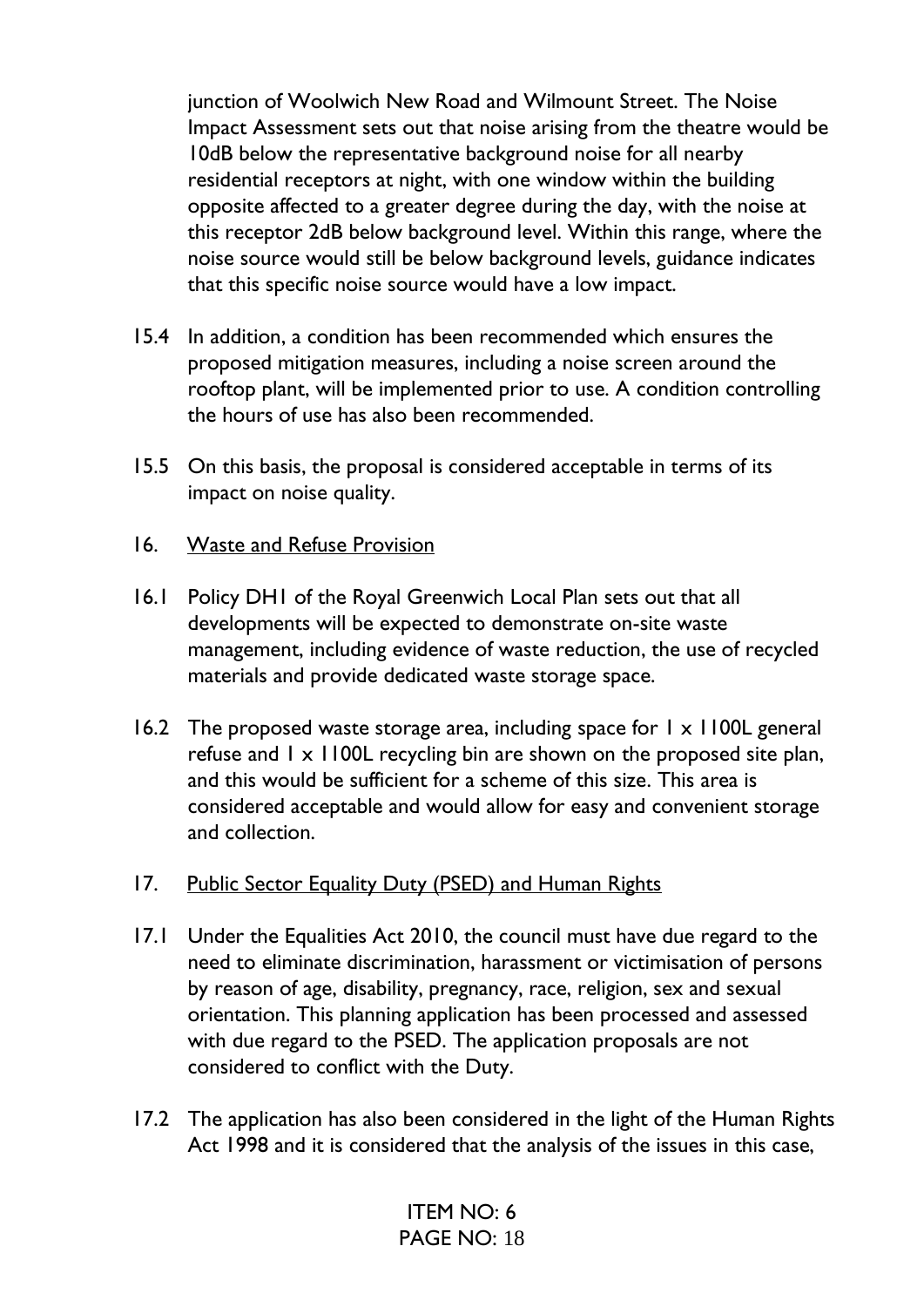as set out in this report and recommendation below, is compatible with the Act.

- 17.3 CIL
- 17.4 The proposed development would be liable under The Community Infrastructure Levy (Amendment) (England) (No. 2) Regulations 2019, as more than 100 sqm of office floorspace is proposed. Two CIL charges will be applied; Mayoral CIL (MCIL2), which came into effect on the 1<sup>st</sup> April 2019; and Royal Borough of Greenwich CIL, which was adopted on the25th March 2015 and introduced on the 6<sup>th</sup> April 2015. All CIL charges are index linked.
- 18. Conclusion
- 18.1 The proposed development is considered acceptable in principle as it would bring back into use a vacant brownfield site within a town centre location, re-providing a theatre with additional office space which can support the functions of the theatre or operate independently.
- 18.2 The proposed extensions have been sensitively designed and would support the re-use of the building, further providing resilience by allowing a mix of uses on site.
- 18.3 As such, it is considered that the proposal is acceptable, and is recommended for approval.

Background Papers: Publication London Plan (December 2020), London Plan (2016), Royal Greenwich Local Plan: Core Strategy with Detailed Policies (2014), The National Planning Policy Framework (NPPF) (2019), The National Planning Practice Guidance (NPPG), The Human Rights Act (1998), The Equalities Act (2010).

| <b>Report Author:</b> | <b>Andrew Thornley</b>                           |
|-----------------------|--------------------------------------------------|
| Tel No.:              | 020 8921 5698                                    |
| Email:                | Andrew.Thornley@royalgreenwich.gov.uk            |
| Reporting to:         | Victoria Geoghegan                               |
|                       | (Assistant Director Planning & Building Control) |
| Tel No:               | 020 8921 4296                                    |
| Email:                | Victoria.Geoghegan@royalgreenwich.gov.uk         |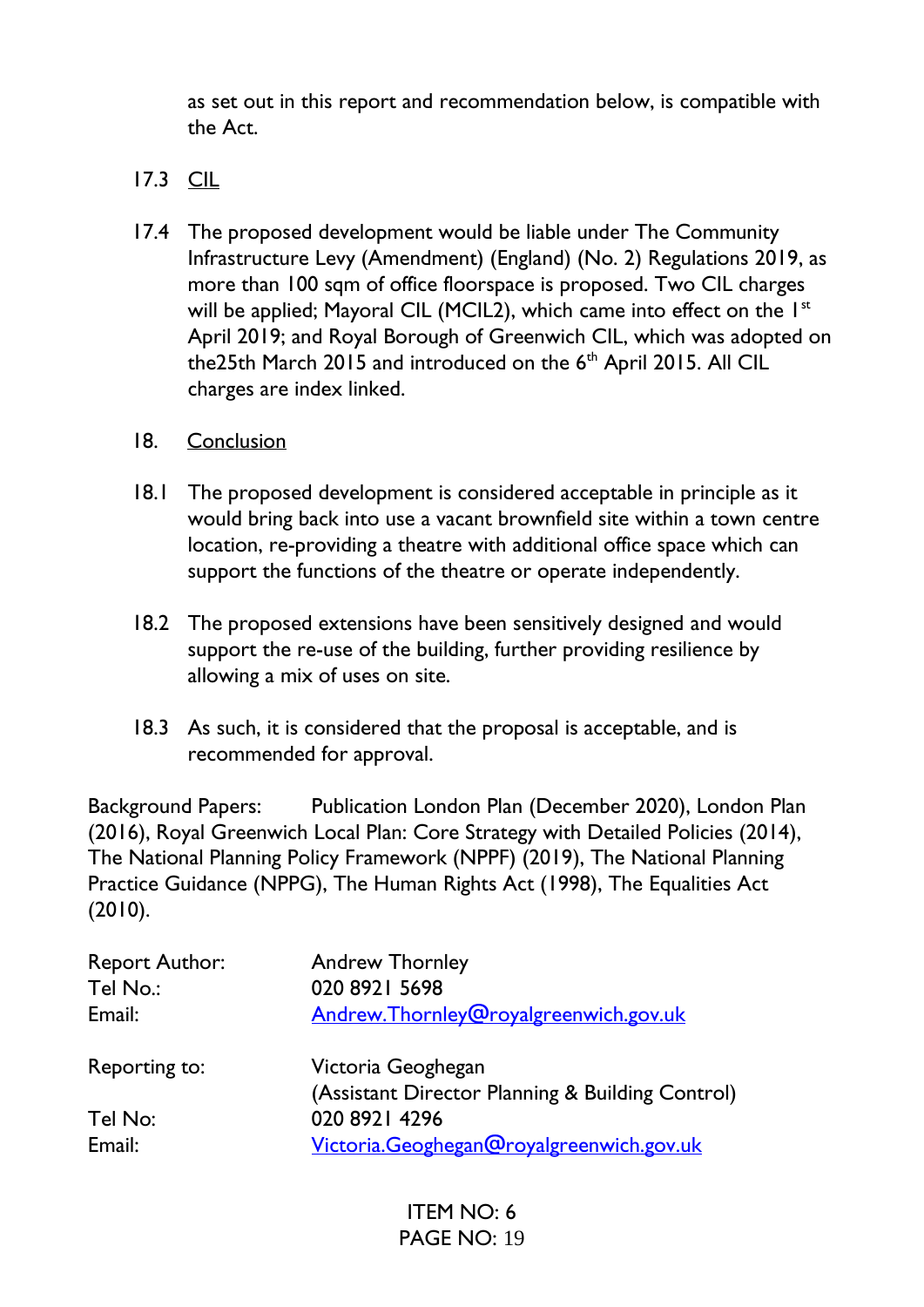### **Appendix 1 - Drawing numbers**

The following drawings have been submitted by the applicant in support of application reference 20/3298/F:

00-00-DR-A-005B1 (Rev. P1), 00-00-DR-A-00005 (Rev. P1), 00-01-DR-A-00105 (Rev. P1), 00-03-DR-A-00305 (Rev. P1), 00-XX-DR-A-0055 (Rev. P1), 00-XX-DR-A-0015 (Rev. P1), 00-XX-DR-A-0025 (Rev. P1), 00-XX-DR-A-0035 (Rev. P1), 00-00- DR-A-000B1 (Rev. P4), 00-00-DR-A-00000 (Rev. T2), 00-01-DR-A-00100 (Rev. P5), 00-02-DR-A-00200 (Rev. P5), 00-03-DR-A-00300 (Rev. P3), 00-XX-DR-A-0051 (Rev. T2), 00-XX-DR-A-0001 (Rev. P2), 00-XX-DR-A-0002 (Rev. P2), 00-XX-DR-A-0003 (Rev. P2), 00-00-DR-A-050B1 (Rev. P1), 00-00-DR-A-05000 (Rev. P2), 00-01- DR-A-05100 (Rev. P1), 00-03-DR-A-05300 (Rev. P1), 00-XX-DR-A-0501 (Rev. P1), 00-XX-DR-A-0502 (Rev. P1), 00-XX-DR-A-0503 (Rev. P1), 00-00-DR-A-05\_00-100 (Rev. P1), 00-00-DR-A-05\_00-105 (Rev. P1), 00-00-DR-A-05\_00-115 (Rev. P1), 00- 00-DR-A-2101 (Rev. P2), 00-01-DR-A-2102 (Rev. P2), 00-02-DR-A-2103 (Rev. P2).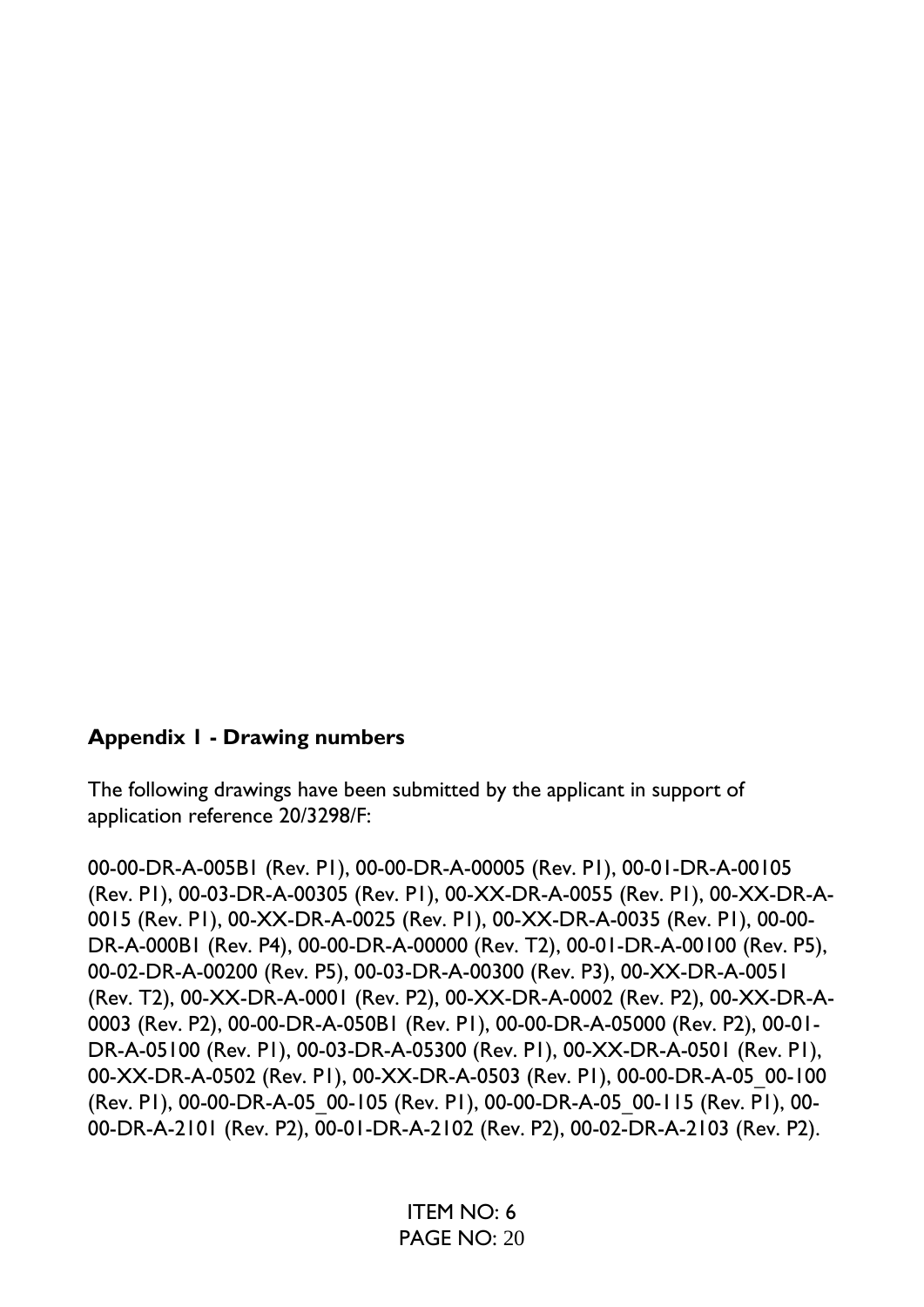In addition, the following documents have been submitted by the applicant in support of application reference 20/3298/F:

Woolwich Tramshed Noise Impact Assessment (Issue 01) (16<sup>th</sup> October 2020), Planning Statement (October 2020), Design and Access Statement (October 2020), Heritage Assessment (21 October 2020), Transport Statement (October 2020), Tramshed Construction Environmental Management Plan (Rev. 01).

### **Appendix 2 – Conditions and Informatives for Application Reference 19/0939/F:**

Condition 1 Time Limit

The development to which this permission relates must be begun not later than the expiration of three (3) years beginning with the date on which the permission is granted.

Reason: As required by Section 91 of the Town and Country Planning Act 1990.

Condition 2 Approved Drawings

The development shall be carried out strictly in accordance with the application plans, drawings and documents hereby approved and as detailed below: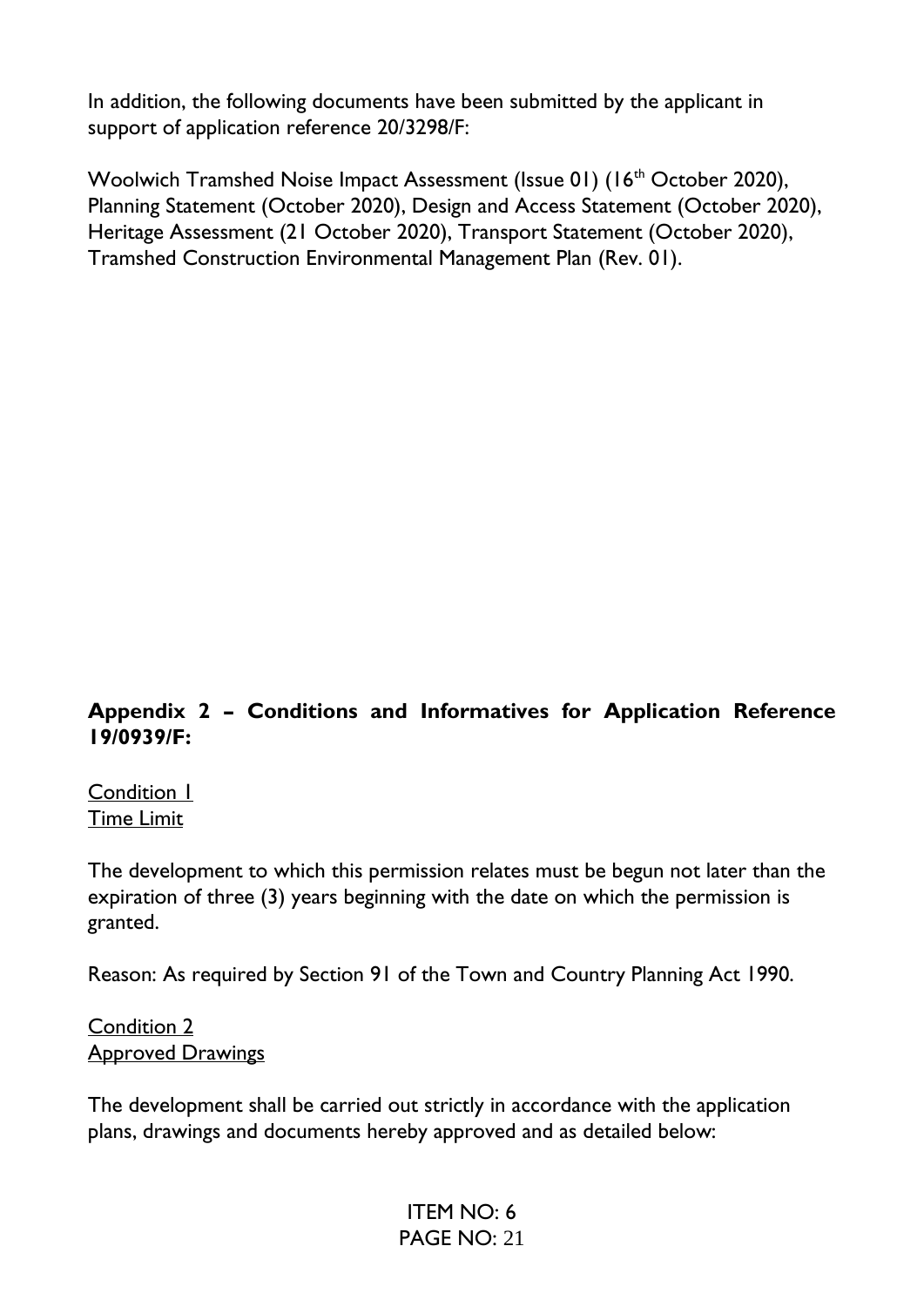00-00-DR-A-005B1 (Rev. P1), 00-00-DR-A-00005 (Rev. P1), 00-01-DR-A-00105 (Rev. P1), 00-03-DR-A-00305 (Rev. P1), 00-XX-DR-A-0055 (Rev. P1), 00-XX-DR-A-0015 (Rev. P1), 00-XX-DR-A-0025 (Rev. P1), 00-XX-DR-A-0035 (Rev. P1), 00-00- DR-A-000B1 (Rev. P4), 00-00-DR-A-00000 (Rev. T2), 00-01-DR-A-00100 (Rev. P5), 00-02-DR-A-00200 (Rev. P5), 00-03-DR-A-00300 (Rev. P3), 00-XX-DR-A-0051 (Rev. T2), 00-XX-DR-A-0001 (Rev. P2), 00-XX-DR-A-0002 (Rev. P2), 00-XX-DR-A-0003 (Rev. P2), 00-00-DR-A-050B1 (Rev. P1), 00-00-DR-A-05000 (Rev. P2), 00-01- DR-A-05100 (Rev. P1), 00-03-DR-A-05300 (Rev. P1), 00-XX-DR-A-0501 (Rev. P1), 00-XX-DR-A-0502 (Rev. P1), 00-XX-DR-A-0503 (Rev. P1), 00-00-DR-A-05\_00-100 (Rev. P1), 00-00-DR-A-05\_00-105 (Rev. P1), 00-00-DR-A-05\_00-115 (Rev. P1), 00- 00-DR-A-2101 (Rev. P2), 00-01-DR-A-2102 (Rev. P2), 00-02-DR-A-2103 (Rev. P2), 3705-FBA-00-00-DR-A-00803, Woolwich Tramshed Noise Impact Assessment (Issue 01) (16th October 2020), Planning Statement (October 2020), Design and Access Statement (October 2020), Heritage Assessment (21 October 2020), Transport Statement (October 2020), Tramshed Construction Environmental Management Plan (Rev. 01).

Reason: For the avoidance of doubt and in the interests of proper planning.

Condition 3 **Materials** 

The development shall be constructed in those materials as submitted namely:

Grey slate roof tiles to match existing, yellow English bond brick, stucco render fascias and coping, matte black metal panels, black aluminium frames.

The development shall be carried out in accordance with the approved details and retained for the lifetime of the development.

Reason: To ensure that the design is delivered in accordance with the details submitted and assessed so that the development achieves the necessary high standard and detailing in accordance with Policies DH1 and DH(a) of the Royal Greenwich Local Plan: Core Strategy with Detailed Policies (July 2014).

#### Condition 4 Openable Windows and Doors

No window or door shall open out onto or over the public highway (including the pavement).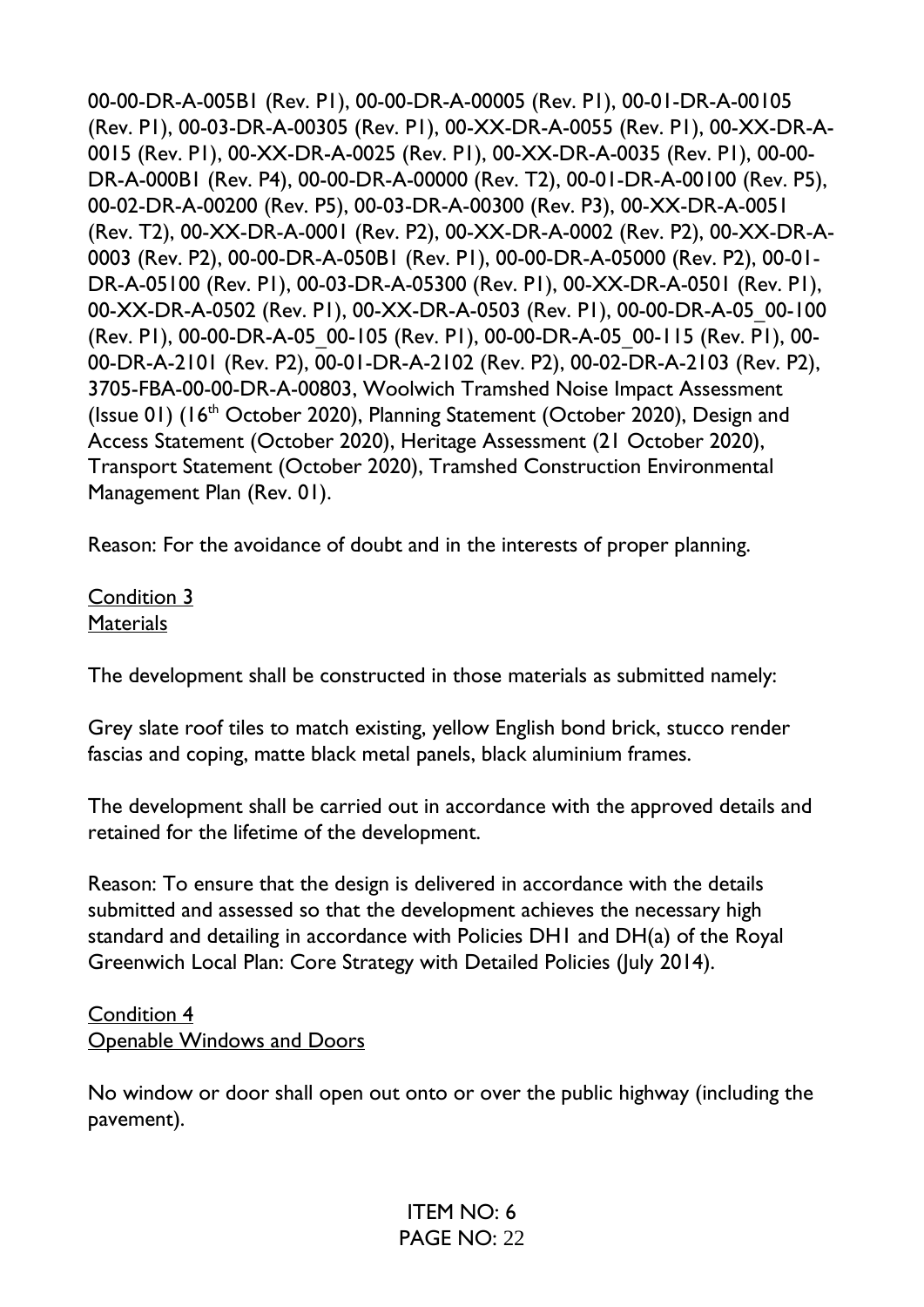Reason: In the interest of pedestrian safety and ease of movement on Wilmount Street and Woolwich New Road.

Condition 5 **Opening Hours** 

The premises shall only operate between the hours of:

Monday to Friday - 08:00 - 23:00 Saturdays - 10:00 - 23:00 Sundays and Bank Holidays - 10:00 - 18:00

All staff must have left the premises within 30 minutes of closing to the public.

Reason: In order to safeguard the amenities of adjoining occupants at unsociable hours in accordance with Policies DH(b) and E(a) of the Royal Greenwich Local Plan: Core Strategy with Detailed Policies (2014).

Condition 6 Noise Mitigation

The noise mitigation measures outlined in the Woolwich Tramshed Noise Impact Assessment (Issue 01) (16th October 2020) shall be implemented in full prior to the first use of the development, including, but not limited to; in-duct attenuation, noise screens and the location and size of the condensers.

The mitigation measures once implemented shall be retained in full for the lifetime of the development.

Reason: To protect the amenity of nearby residential properties in accordance with Policy E(a) of the Royal Greenwich Local Plan: Core Strategy with Detailed Policies (2014).

Condition 7 Cycle Space

The cycle space provision shown on Drawing No. 00-00-DR-A-00000 (Rev. T2) for the provision of two cycle spaces shall be made available for use prior to the first use of the site following completion of the development hereby approved.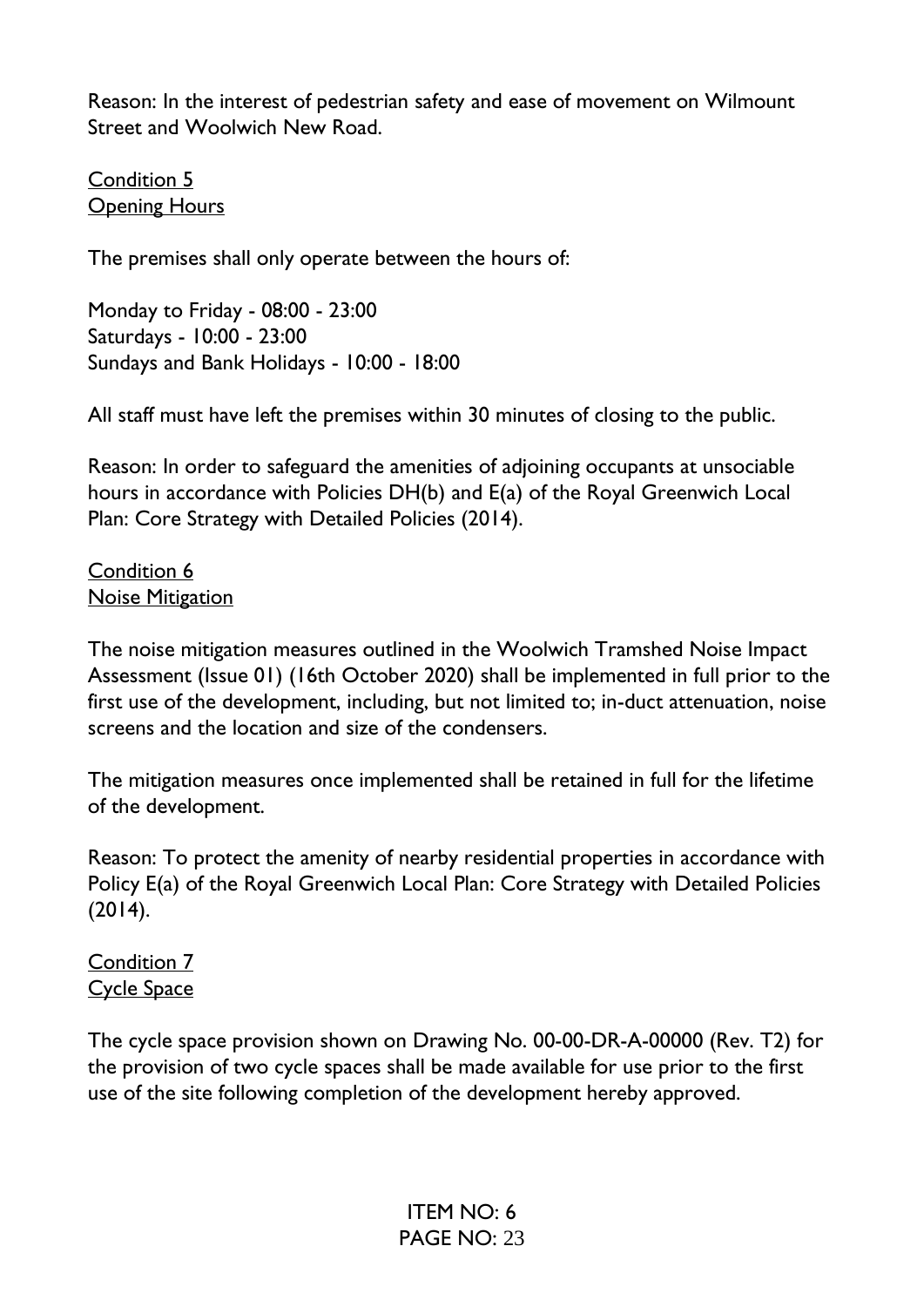Reason: To ensure the development encourages sustainable modes of transport in accordance with Policies IM(b) and IM(c) of the Royal Greenwich Local Plan: Core Strategy with Detailed Policies (2014).

Condition 8 **CEMP** 

The development shall be completed in accordance with the hereby approved Construction Environment Management Plan (CEMP) unless otherwise agreed in writing by the Local Planning Authority.

Reason: To safeguard residential amenity and prevent adverse impacts on highways, noise and air quality.

# **Informative(s)**

Positive and Proactive Statement: The Council engages with all applicants in a positive and proactive way through specific pre-application enquiries and the detailed advice available on the Council's website. On this particular application, positive and proactive discussions took place with the applicant prior to the application being submitted through a pre-application discussion. As the proposal was in accordance with these discussions and was in accordance with the Development Plan, no contact was made with the applicant prior to determination.

Naming and Numbering: The applicant be advised that the implementation of the proposal will require approval by the Council of a Street naming & Numbering application. Details of how to do this and application forms are available on the Council's web site.

### Community Infrastructure Levy

You are advised that the application granted may be subject to the Community Infrastructure Levy ('the CIL'). There are two CIL charges in Royal Greenwich - the Mayoral CIL, which was introduced 1 April 2019; and the local CIL, introduced 6 April 2015. The Council's Planning Obligations Team will review your permission and will confirm if a CIL liability arises. If liable, you will receive a CIL Liability notice that details the amount that will be due on the commencement of development. Prior to starting on site you must submit an Assumption of Liability form and Commencement Notice to the Council. More information on CIL and the necessary forms are available at:

http://www.royalgreenwich.gov.uk/info/1004/planning\_policy/1182/community\_infras tructure levy cil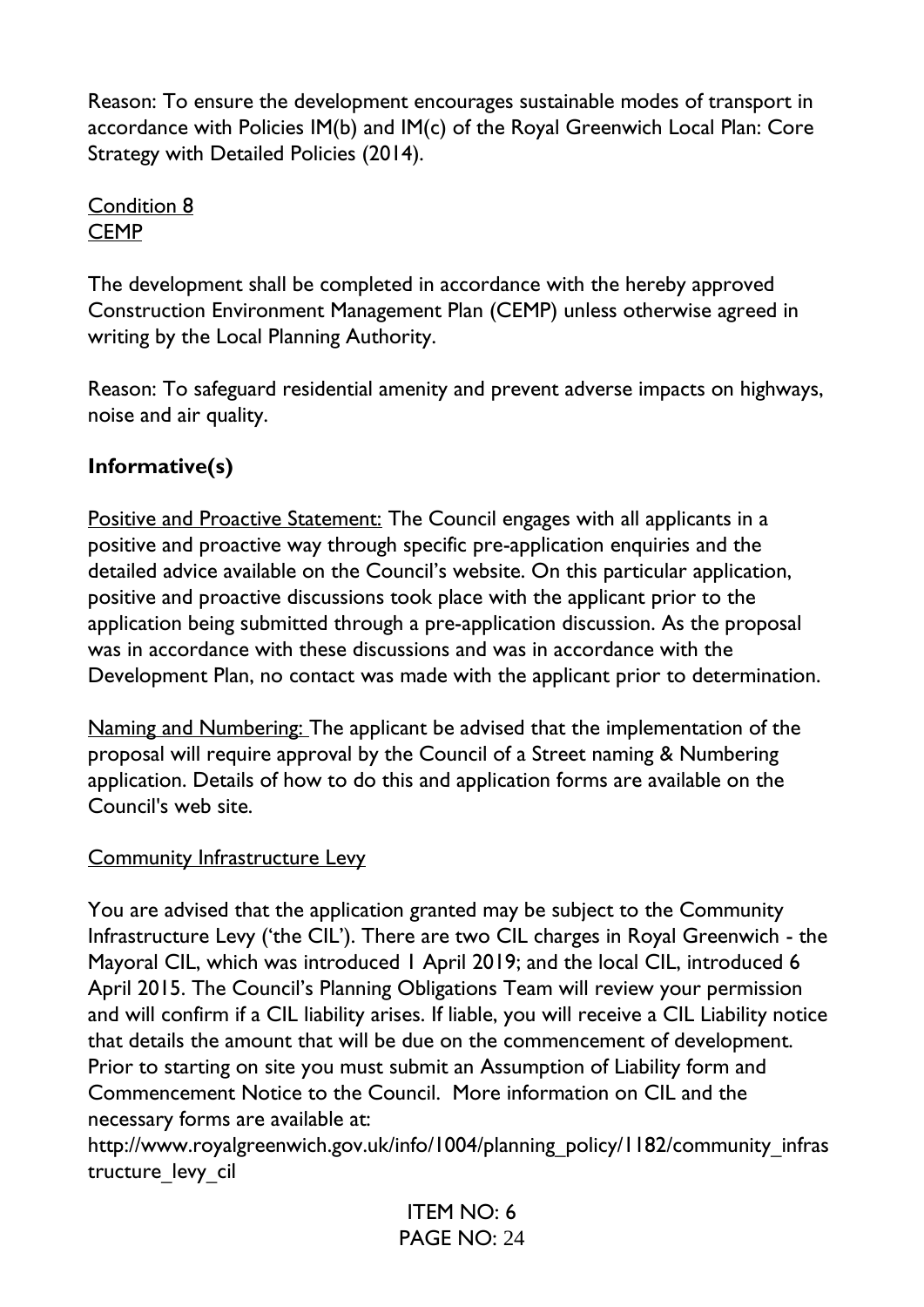**Appendix 3 – National, regional and local planning policies and Supplementary Planning Guidance / Documents.**

**1. The London Plan (2016)**

### **Chapter 2 – London's Places**

2.15 – Town Centres

### **Chapter 3 – London's People**

3.16 – Protection and enhancement of social infrastructure

#### **Chapter 4 – London's Economy**

4.7 – Retail and Town Centre Development

### **Chapter 6 – London's Transport**

6.9 – Cycling 6.10 – Walking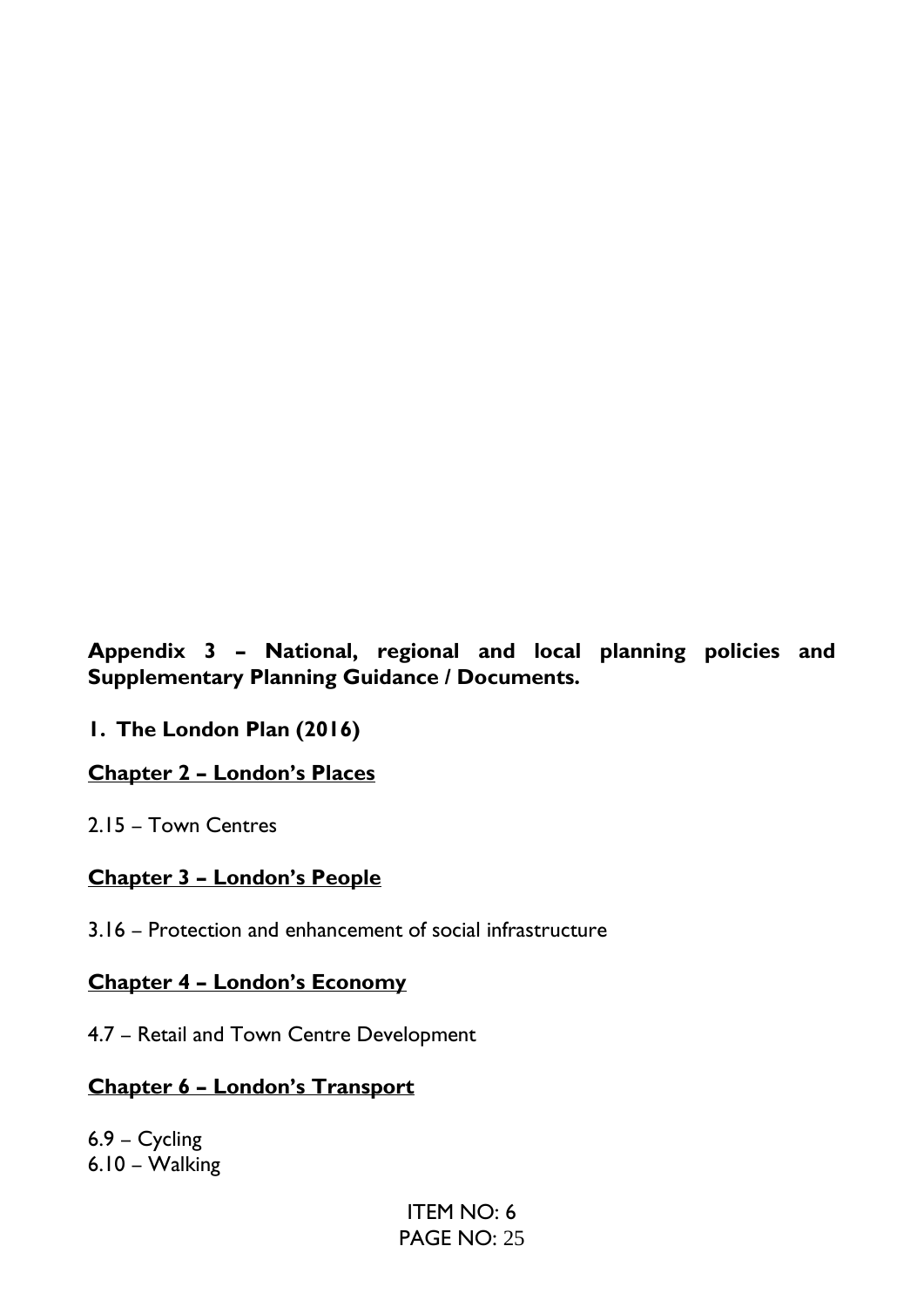### 6.13 – Parking

## **Chapter 7 – London's Living Spaces and Places**

- 7.4 Local Character
- 7.5 Public Realm
- 7.8 Heritage Assets and Archaeology
- **2. The Publication London Plan (December 2020)**  The following London Plan policies are of consideration:

# **Chapter 2**

SD6 – Town Centres and High Streets

## **Chapter 3**

D3 – Optimising site capacity through the design-led approach D14 – Noise

## **Chapter 5**

S1 – Developing London's social infrastructure

## **Chapter 7**

HC1 – Heritage, conservation and growth

## **Chapter 10**

T5 – Cycling T6 – Car parking

3. **The Royal Greenwich Local Plan: Core Strategy with Detailed Policies ("Core Strategy" – 2014) –** The main Core Strategy policies relevant to this application are:

## **Economic Activity and Employment Policies**

EA1 Economic Development

## **Town Centres**